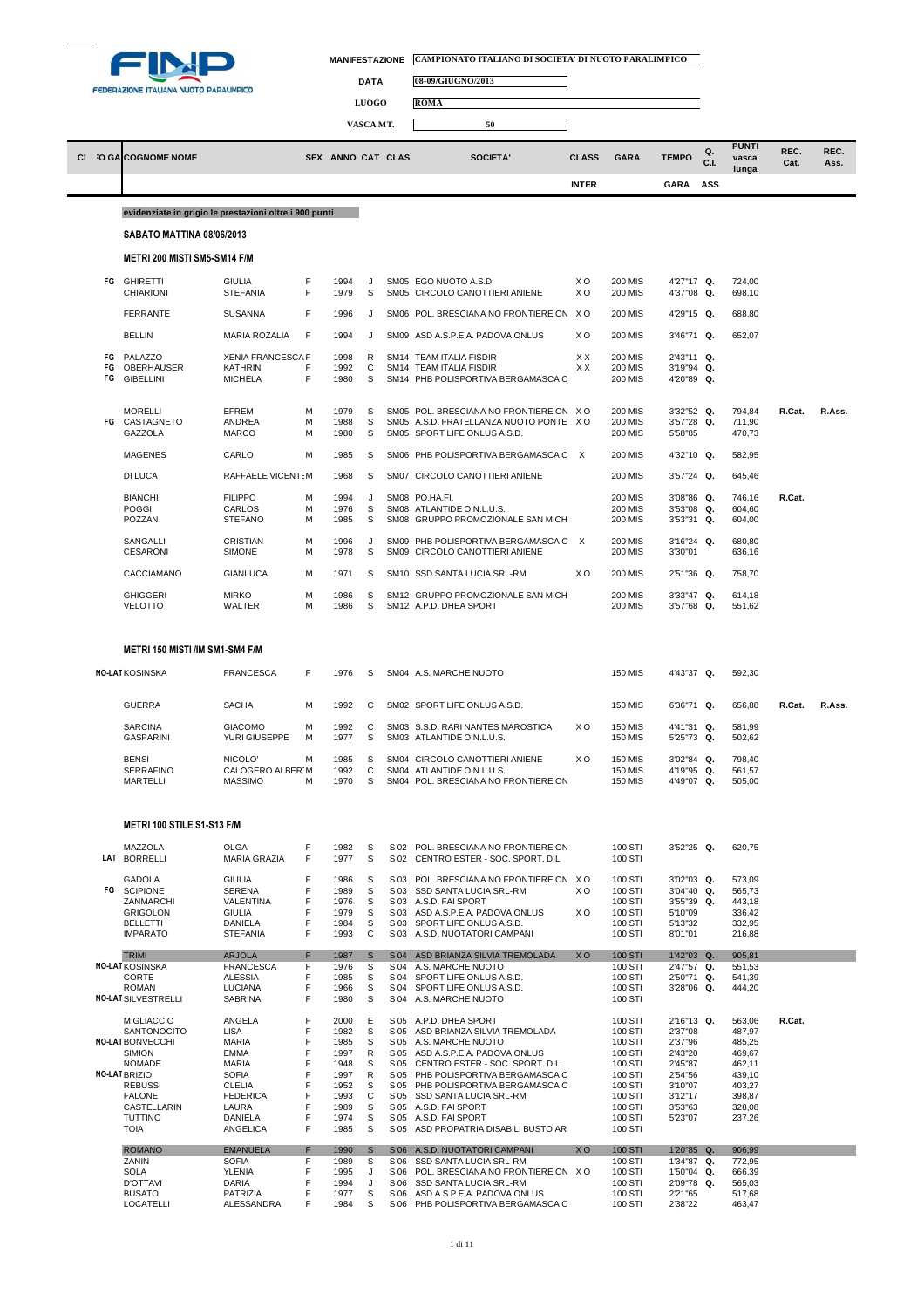

 $\Box$ 

**DATA 08-09/GIUGNO/2013**

**LUOGO ROMA**

|                    |                                        |                                               |        |                   | VASCA MT. |              | 50                                                                |              |                    |                          |             |                       |        |        |
|--------------------|----------------------------------------|-----------------------------------------------|--------|-------------------|-----------|--------------|-------------------------------------------------------------------|--------------|--------------------|--------------------------|-------------|-----------------------|--------|--------|
|                    | CI :O GA COGNOME NOME                  |                                               |        | SEX ANNO CAT CLAS |           |              | SOCIETA'                                                          | <b>CLASS</b> | <b>GARA</b>        | <b>TEMPO</b>             | Q.          | <b>PUNTI</b><br>vasca | REC.   | REC.   |
|                    |                                        |                                               |        |                   |           |              |                                                                   | <b>INTER</b> |                    | <b>GARA</b>              | C.I.<br>ASS | lunga                 | Cat.   | Ass.   |
|                    |                                        | <b>MARINA</b>                                 | F      |                   |           |              |                                                                   |              |                    |                          |             |                       |        |        |
|                    | <b>NO-LAT BALSAMI</b><br><b>CRESPI</b> | <b>SILVANA</b>                                | F      | 1974<br>1970      | S<br>S    | S 06<br>S 06 | A.S. MARCHE NUOTO<br>ASD PROPATRIA DISABILI BUSTO AR              |              | 100 STI<br>100 STI | 3'28"02<br>3'43"88       |             | 352,51<br>327,54      |        |        |
|                    | SPINELLA                               | <b>CHIARA</b>                                 | F      | 2001              | E         | S 06         | PHB POLISPORTIVA BERGAMASCA C                                     |              | 100 STI            | 4'02"28                  |             | 302,67                | R.Cat. |        |
|                    | ABBATI                                 | <b>CLAUDIA</b>                                | F      | 1988              | S         |              | S 06 A.S.D. NUOTATORI CAMPANI                                     |              | 100 STI            |                          |             |                       |        |        |
|                    | PIETRONI                               | <b>ELENA</b>                                  | F      | 1996              | J         | S 07         | ASD DIVERSAMENTE-ABILI BRIANTE/                                   | xo           | 100 STI            | 1'34"34 Q.               |             | 721,12                |        |        |
|                    | <b>MURANO</b><br><b>BOSCAINI</b>       | DANIELA<br>LAURA                              | F<br>F | 1977<br>1989      | S<br>s    | S 07<br>S 07 | ASD PROPATRIA DISABILI BUSTO AR<br>POL. BRESCIANA NO FRONTIERE ON |              | 100 STI<br>100 STI | 1'50"14 Q.<br>1'51"67 Q. |             | 617,67<br>609,21      |        |        |
|                    | <b>SIMONATO</b>                        | <b>MIRIAM</b>                                 | F      | 1989              | S         | S 07         | ASD A.S.P.E.A. PADOVA ONLUS                                       |              | 100 STI            | 2'19"83                  |             | 486,52                |        |        |
|                    | <b>TUFANO</b><br><b>IACOBACCI</b>      | <b>ROSARIA</b>                                | F<br>F | 1958              | s<br>s    | S 07<br>S 07 | CENTRO ESTER - SOC. SPORT. DIL<br>SSD SANTA LUCIA SRL-RM          |              | 100 STI            | 2'22"40<br>2'23"90       |             | 477,74                |        |        |
|                    |                                        | <b>CLAUDIA</b>                                |        | 1986              |           |              |                                                                   |              | 100 STI            |                          |             | 472,76                |        |        |
|                    | CERASUOLO                              | <b>IMMACOLATA</b><br><b>GEORGIANA VICTO F</b> | F      | 1980              | s<br>S    | S 08<br>S 08 | CIRCOLO CANOTTIERI ANIENE                                         | ХO           | 100 STI            | 1'21"35 Q.               |             | 806,76                |        |        |
|                    | <b>BAZDOACA</b><br>CORNACCHINI         | <b>SOFIA</b>                                  | F      | 1983<br>1997      | R         | S 08         | CIRCOLO CANOTTIERI ANIENE<br>ATLANTIDE O.N.L.U.S.                 | O            | 100 STI<br>100 STI | 1'27"33 Q.<br>1'44"60 Q. |             | 751,52<br>627,44      |        |        |
|                    | <b>MOSCA</b>                           | LUCIA                                         | F      | 1971              | S         | S 08         | A.S.D. NUOTATORI CAMPANI                                          |              | 100 STI            | 2'12"73                  |             | 494,46                |        |        |
|                    | <b>GALIZIA</b>                         | MARIAROSARIA                                  | F      | 1957              | S         | S 08         | A.S.D. NUOTATORI CAMPANI                                          |              | 100 STI            |                          |             |                       |        |        |
|                    | <b>VICCH</b>                           | <b>SILVIA</b>                                 | F      | 2000              | Ε         | S 09         | PHB POLISPORTIVA BERGAMASCA C                                     |              | 100 STI            | 1'59"60                  |             | 510,70                | R.Cat. |        |
|                    | <b>VITALE</b><br><b>GRANCEA</b>        | ALESSANDRA<br><b>FLORENTINA</b>               | F<br>F | 1971<br>2000      | S<br>Ε    | S 09<br>S 09 | A.S.D. NUOTATORI CAMPANI<br>POL. BRESCIANA NO FRONTIERE ON        |              | 100 STI<br>100 STI | 2'19"10<br>2'22"45       |             | 439,11<br>428,78      |        |        |
|                    | <b>PIOVESAN</b>                        | <b>ROBERTA</b>                                | F      | 1985              | S         | S 09         | SSD SANTA LUCIA SRL-RM                                            |              | 100 STI            |                          |             |                       |        |        |
|                    | PANZA                                  | <b>SILVIA</b>                                 | F      | 1998              | R         | S 10         | PHB POLISPORTIVA BERGAMASCA C                                     |              | 100 STI            | 1'34"34 Q.               |             | 639,92                | R.Cat. |        |
|                    | <b>FILISETTI</b>                       | SONIA                                         | F      | 1987              | S         | S 10         | POL. BRESCIANA NO FRONTIERE ON                                    |              | 100 STI            | 1'36"14 Q.               |             | 627,94                |        |        |
|                    | <b>LONGHI</b><br><b>AGLIOTI</b>        | <b>BEATRICE</b><br><b>LUCILLA</b>             | F<br>F | 1994<br>1972      | J<br>s    | S 10<br>S 10 | POL. BRESCIANA NO FRONTIERE ON<br>CIRCOLO CANOTTIERI ANIENE       |              | 100 STI<br>100 STI | 1'42"16 Q.<br>1'57"20    |             | 590,94<br>515,10      |        |        |
|                    |                                        |                                               |        |                   |           |              |                                                                   |              |                    |                          |             |                       |        |        |
|                    | POLISENO<br><b>NO-LAT GRITTI</b>       | <b>SARA</b>                                   | F      | 1982<br>1981      | s         | S 11<br>S 11 | CIRCOLO CANOTTIERI ANIENE<br>PHB POLISPORTIVA BERGAMASCA C        |              | 100 STI            | 1'50"39 Q.               |             | 609,57                |        |        |
|                    | LAZZARI                                | <b>ELEONORA</b><br><b>ELENA</b>               | F<br>F | 1972              | S<br>S    | S 11         | POL. BRESCIANA NO FRONTIERE ON                                    |              | 100 STI<br>100 STI | 2'53"36<br>2'57"11       |             | 388,15<br>379,93      |        |        |
| <b>NO-LAT CIVA</b> |                                        | LARA                                          | F      | 1970              | S         | S 11         | GIOCOPARMA ASD                                                    |              | 100 STI            | 3'14"03                  |             | 346,80                |        |        |
|                    | <b>VIVENZIO</b>                        | <b>LUIGIA</b>                                 | F      | 1991              | C         |              | S 12 A.S.D. NOIVED NAPOLI                                         | xо           | 100 STI            | 1'21"08 Q.               |             | 720,40                | R.Cat. | R.Ass. |
|                    | <b>NO-LATZONTA CORRATO</b>             | <b>ISABELLA</b>                               | F      | 1993              | C         |              | S 12 ASD A.S.P.E.A. PADOVA ONLUS                                  | XO.          | 100 STI            | 1'38"68 Q.               |             | 591,91                |        |        |
|                    | <b>MARCHESINI</b>                      | AGNESE                                        | F      | 1997              | R         | S 13         | GRUPPO PROMOZIONALE SAN MICH                                      |              | 100 STI            | 1'33"51 Q.               |             | 629,56                | R.Cat. |        |
|                    | <b>ALBICINI</b>                        | <b>CRISTINA</b>                               | F      | 1969              | s         | S 13         | POL. BRESCIANA NO FRONTIERE ON                                    |              | 100 STI            | 1'41"82 Q.               |             | 578,18                |        |        |
|                    | ZARO<br>PALANTRANI                     | <b>MARTA</b><br><b>ALESSIA</b>                | F<br>F | 1990<br>1983      | s<br>S    | S 13<br>S 13 | POLHA - VARESE ASS.POLISP.DILE<br>CIRCOLO CANOTTIERI ANIENE       |              | 100 STI<br>100 STI | 1'47"75 Q.<br>1'54"75 Q. |             | 546,36<br>513,03      |        |        |
|                    |                                        |                                               |        |                   |           |              |                                                                   |              |                    |                          |             |                       |        |        |
|                    | <b>NO-LAT BETTELLA</b>                 | <b>FRANCESCO</b>                              | M      | 1989              | S         |              | S 02 ASD A.S.P.E.A. PADOVA ONLUS                                  | ХO           | 100 STI            | 2'27"50 Q.               |             | 838,71                | R.Cat. | R.Ass. |
|                    | <b>NO-LAT PELLACANI</b>                | <b>LUCA</b>                                   | M      | 1984              | S         | S 02         | ATLANTIDE O.N.L.U.S.                                              |              | 100 STI            | 3'02"85 Q.               |             | 676,57                |        |        |
|                    | <b>DURIGHELLO</b>                      | <b>MICHELE</b>                                | M      | 1982              | S         | S 02         | SPORT LIFE ONLUS A.S.D.                                           |              | 100 STI            | 4'43"00                  |             | 437,14                |        |        |
|                    | <b>LUDOVICI</b>                        | CARLO                                         | M      | 1971              | s         |              | S 03 SSD SANTA LUCIA SRL-RM                                       | ХO           | 100 STI            | 2'20"75 Q.               |             | 667,99                |        |        |
|                    | <b>SARCINA</b>                         | <b>GIACOMO</b><br><b>GIANLUCA</b>             | M<br>M | 1992<br>1971      | C<br>S    | S 03<br>S 03 | S.S.D. RARI NANTES MAROSTICA<br>SSD SANTA LUCIA SRL-RM            | X O          | 100 STI            | 2'40"54 Q.<br>2'42"35 Q. |             | 585,65<br>579,12      | R.Cat. |        |
|                    | <b>GIOVAGNOLI</b><br><b>GASPARINI</b>  | YURI GIUSEPPE                                 | M      | 1977              | S         | S 03         | ATLANTIDE O.N.L.U.S.                                              |              | 100 STI<br>100 STI | 3'02"50                  | Q.          | 515,18                |        |        |
|                    | <b>FRISON</b>                          | WILLIAM                                       | M      | 1978              | s         | S 03         | ASD A.S.P.E.A. PADOVA ONLUS                                       |              | 100 STI            | 3'13"01                  |             | 487,13                |        |        |
|                    | LAT VINCENZI<br><b>SEPULCRI</b>        | ANDREA ROBERTOM<br>ANDREA                     | M      | 1971<br>1975      | s<br>s    | S 03<br>S 03 | ATLANTIDE O.N.L.U.S.<br>A.S.D. FAI SPORT                          |              | 100 STI<br>100 STI | 3'44"44<br>3'46"18       |             | 418,91<br>415,69      |        |        |
|                    | <b>REGGIANI</b>                        | <b>SIMONE</b>                                 | M      | 1979              | S         | S 03         | ATLANTIDE O.N.L.U.S.                                              |              | 100 STI            | 4'00"19                  |             | 391,44                |        |        |
|                    | <b>SILVESTRI</b><br><b>CONTI</b>       | <b>BRUNO GIORDANO M</b><br>ALESSANDRO         | M      | 1998<br>2002      | R<br>Ε    | S 03<br>S 03 | SPORT LIFE ONLUS A.S.D.<br>POL. BRESCIANA NO FRONTIERE ON         |              | 100 STI<br>100 STI | 4'22"44                  |             | 358,25                | R.Cat. |        |
|                    |                                        |                                               |        |                   |           |              |                                                                   |              |                    |                          |             |                       |        |        |
|                    | <b>PLACIDI</b><br>LEONI                | <b>ROBERTO</b><br><b>IVAN</b>                 | M<br>M | 1976<br>1982      | s<br>S    | S 04<br>S 04 | SSD SANTA LUCIA SRL-RM<br>SSD SANTA LUCIA SRL-RM                  |              | 100 STI<br>100 STI | 1'57"14 Q.<br>2'13"41 Q. |             | 703,69<br>617,87      |        |        |
|                    | <b>STEVANATO</b>                       | <b>DARIO</b>                                  | M      | 1988              | S         | S 04         | ASD A.S.P.E.A. PADOVA ONLUS                                       | ХO           | 100 STI            | 2'19"26 Q.               |             | 591,91                |        |        |
|                    | <b>VIDAL</b><br><b>FALCONI</b>         | <b>MATTEO</b><br><b>FABIO</b>                 | M<br>M | 1984<br>1977      | S<br>S    | S 04<br>S 04 | SPORT LIFE ONLUS A.S.D.<br><b>SSD SANTA LUCIA SRL-RM</b>          |              | 100 STI<br>100 STI | 2'20"71 Q.<br>2'36"87    |             | 585,81<br>525,47      |        |        |
|                    | <b>COLOMBO</b>                         | ANDREA                                        | M      | 1993              | C         | S 04         | POLHA - VARESE ASS.POLISP.DILE                                    |              | 100 STI            | 2'40"51                  |             | 513,55                |        |        |
|                    | <b>PRINCIPI</b><br><b>STABILE</b>      | <b>ANTONIO</b><br>ANDREA                      | M<br>M | 1972<br>1997      | S<br>R    | S 04<br>S 04 | ASD A.S.P.E.A. PADOVA ONLUS<br>POL. BRESCIANA NO FRONTIERE ON     |              | 100 STI<br>100 STI | 2'43"40<br>3'04"65       |             | 504,47<br>446,41      | R.Cat. |        |
|                    | <b>MOTTA</b>                           | <b>DAVIDE</b>                                 | M      | 1982              | S         | S 04         | CIRCOLO CANOTTIERI ANIENE                                         |              | 100 STI            | 3'07"83                  |             | 438,85                |        |        |
|                    | <b>AFFATATO</b><br><b>OSMANI</b>       | <b>FILIPPO</b><br>LUCA                        | M<br>M | 1993<br>1980      | С<br>S    | S 04<br>S 04 | POL. BRESCIANA NO FRONTIERE ON<br>POL. BRESCIANA NO FRONTIERE ON  |              | 100 STI<br>100 STI | 4'14"15<br>5'22"75       |             | 324,34<br>255,40      |        |        |
|                    |                                        |                                               |        |                   |           |              |                                                                   |              |                    |                          |             |                       |        |        |
|                    | DE CARLO                               | <b>NICOLA</b>                                 | M      | 1972              | S         | S 05         | S 05 PO.HA.FI.                                                    |              | 100 STI            | 1'48"99 Q.               |             | 627,49                |        |        |
|                    | <b>MORETTI</b><br>ACETI                | PAOLO<br><b>ROBERTO</b>                       | M<br>M | 1995<br>1970      | J<br>S    | S 05         | POL. BRESCIANA NO FRONTIERE ON<br>PHB POLISPORTIVA BERGAMASCA C   |              | 100 STI<br>100 STI | 2'58"07<br>3'18"38       |             | 384,06<br>344,74      |        |        |
|                    | PASQUINI                               | <b>EMILIANO</b>                               | M      | 1987              | S         | S 05         | ATLANTIDE O.N.L.U.S.                                              |              | 100 STI            | 3'37"43                  |             | 314,54                |        |        |
|                    | <b>STELLITANO</b><br>PONZONI           | LUCA<br>PAOLO                                 | M<br>M | 1988<br>1968      | S<br>S    | S 05<br>S 05 | POL. BRESCIANA NO FRONTIERE ON<br>POL. BRESCIANA NO FRONTIERE ON  |              | 100 STI<br>100 STI | 3'43"98<br>4'33"32       |             | 305,34<br>250,22      |        |        |
|                    | <b>ROSSOMANDO</b>                      | <b>GIULIO</b>                                 | M      | 1989              | S         | S 05         | CIRCOLO CANOTTIERI ANIENE                                         |              | 100 STI            | 4'38"57                  |             | 245,50                |        |        |
|                    | ZAMPIERI                               | MANUELE                                       | M      | 1982              | s         | S 05         | SPORT LIFE ONLUS A.S.D.                                           |              | 100 STI            | 5'10"65                  |             | 220,15                |        |        |
|                    | CAVALIERE                              | <b>ANTONIO</b>                                | M      | 1988              | s         |              | S 06 ASD SPORTING CLUB FLEGREO                                    | ХO           | 100 STI            | 1'19"09 Q.               |             | 827,54                |        |        |
|                    | <b>GALIMBERTI</b><br>POPESCU           | <b>LUCA</b><br>RADU                           | M<br>M | 1973<br>1971      | S<br>s    | S 06<br>S 06 | CIRCOLO CANOTTIERI ANIENE<br>SSD SANTA LUCIA SRL-RM               |              | 100 STI<br>100 STI | 1'28"47 Q.<br>1'33"22 Q. |             | 739,80<br>702,10      |        |        |
|                    | <b>ROTA</b>                            | <b>MATTEO</b>                                 | M      | 1994              | J         | S 06         | PHB POLISPORTIVA BERGAMASCA C                                     | X            | 100 STI            | 1'33"34 Q.               |             | 701,20                |        |        |
|                    | <b>GROTTESI</b><br><b>DOLFIN</b>       | ALESSANDRO<br><b>MARCO MARIA</b>              | M<br>M | 1970<br>1981      | s<br>s    | S 06<br>S 06 | SSD SANTA LUCIA SRL-RM<br>CENTRO INTERCULTURA E SPORT A           |              | 100 STI<br>100 STI | 1'42"60 Q.<br>1'43"81 Q. |             | 637,91<br>630,48      |        |        |
|                    | CASTIGLIONI                            | SAMUELE                                       | M      | 1991              | C         | S 06         | ASD PROPATRIA DISABILI BUSTO AR                                   |              | 100 STI            | 1'44"41 Q.               |             | 626,86                |        |        |
|                    | <b>BRUSCA</b><br>BEZ                   | <b>MATTEO</b><br><b>NICOLA</b>                | M<br>M | 1993<br>1988      | C<br>s    | S 06<br>S 06 | ASD BRIANZA SILVIA TREMOLADA<br>ASD A.S.P.E.A. PADOVA ONLUS       | xо           | 100 STI<br>100 STI | 1'47"39<br>1'54"80       | Q.          | 609,46<br>570,12      |        |        |
|                    | <b>MOTTA</b>                           | ANDREA                                        | M      | 1974              | s         | S 06         | POL. BRESCIANA NO FRONTIERE ON                                    |              | 100 STI            | 1'59"33                  |             | 548,48                |        |        |
|                    | <b>BEGGIATO</b><br>MATTIAZZI           | <b>LUIGI</b><br>ANDREA                        | M<br>M | 1998<br>1993      | R<br>C    | S 06<br>S 06 | ASD A.S.P.E.A. PADOVA ONLUS<br>SPORT LIFE ONLUS A.S.D.            |              | 100 STI<br>100 STI | 2'15"55<br>2'16"88       |             | 482,85<br>478,16      |        |        |
|                    | <b>COSTANTINI</b>                      | <b>ALVISE</b>                                 | M      | 1987              | s         | S 06         | ASSOCIAZIONE POLISPORTIVA TERF                                    |              | 100 STI            | 2'32"10                  |             | 430,31                |        |        |
|                    | <b>FERRARI</b><br><b>TRAVAINI</b>      | <b>MARCO</b><br><b>MICHELE</b>                | M<br>M | 1970<br>1992      | s<br>C    | S 06<br>S 06 | CIRCOLO CANOTTIERI ANIENE<br>POL. BRESCIANA NO FRONTIERE ON       |              | 100 STI<br>100 STI | 2'43"24<br>2'47"86       |             | 400,94<br>389,91      |        |        |
|                    | <b>FARINON</b>                         | <b>MATTEO</b>                                 | M      | 1984              | s         |              | S 06 GRUPPO PROMOZIONALE SAN MICH                                 |              | 100 STI            | 3'07"24                  |             | 349,55                |        |        |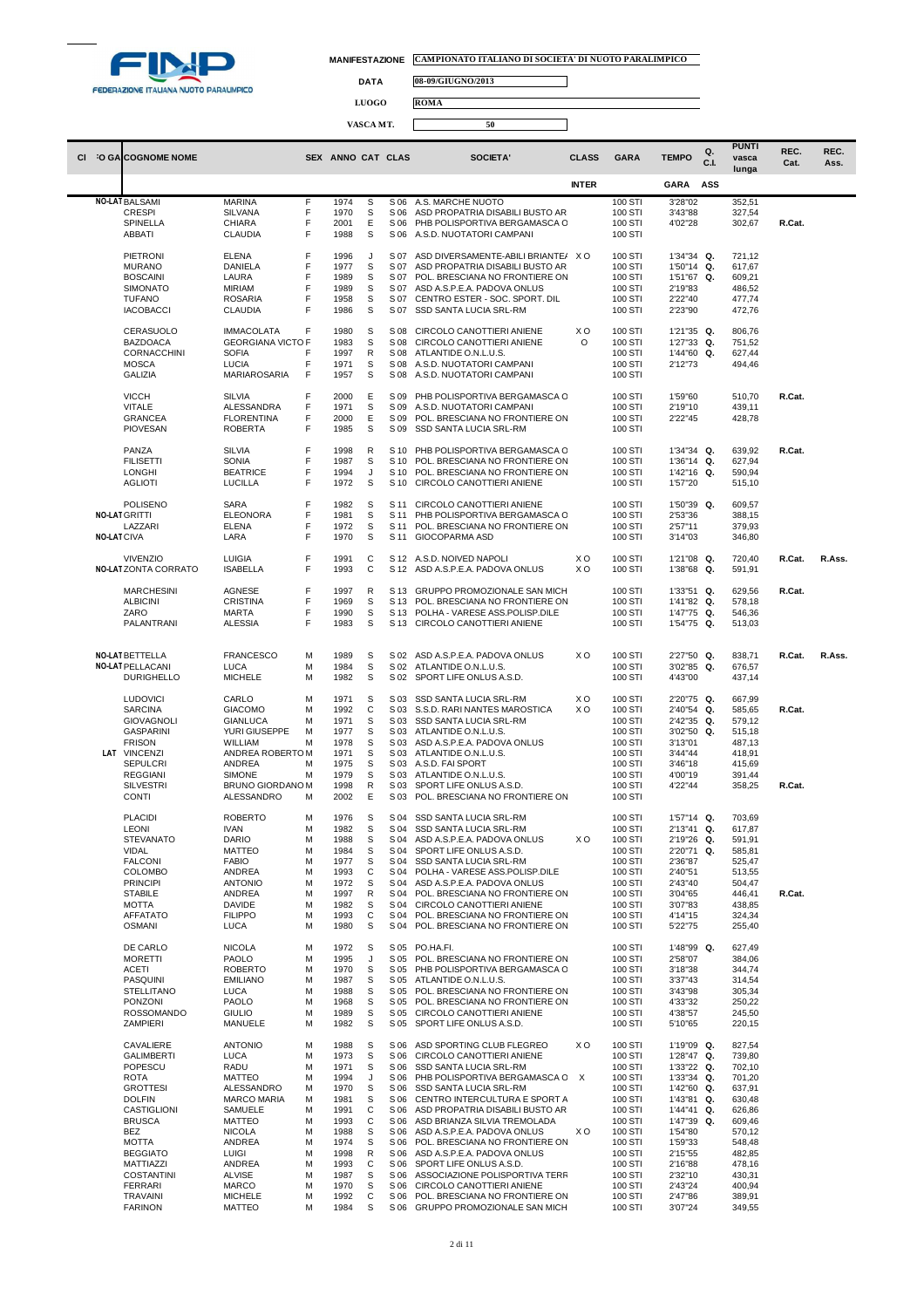

┓

**DATA 08-09/GIUGNO/2013**

|    |                          |                     |   |                   | <b>LUOGO</b> |      | <b>ROMA</b>                       |                |                |              |            |                                |              |              |
|----|--------------------------|---------------------|---|-------------------|--------------|------|-----------------------------------|----------------|----------------|--------------|------------|--------------------------------|--------------|--------------|
|    |                          |                     |   |                   |              |      |                                   |                |                |              |            |                                |              |              |
|    |                          |                     |   |                   | VASCA MT.    |      | 50                                |                |                |              |            |                                |              |              |
| СI | <b>O GALCOGNOME NOME</b> |                     |   | SEX ANNO CAT CLAS |              |      | <b>SOCIETA'</b>                   | <b>CLASS</b>   | <b>GARA</b>    | <b>TEMPO</b> | Q.<br>C.I. | <b>PUNTI</b><br>vasca<br>lunga | REC.<br>Cat. | REC.<br>Ass. |
|    |                          |                     |   |                   |              |      |                                   | <b>INTER</b>   |                | <b>GARA</b>  | ASS        |                                |              |              |
|    | PANZA                    | <b>FERDINANDO</b>   | M | 1945              | S            | S 06 | PHB POLISPORTIVA BERGAMASCA C     |                | 100 STI        | 3'44"60      |            | 291,41                         |              |              |
|    | <b>MALATESTA</b>         | <b>PIERLUIGI</b>    | М | 1985              | S            | S 06 | SSD SANTA LUCIA SRL-RM            |                | 100 STI        |              |            |                                |              |              |
|    | <b>TARAS</b>             | <b>VALERIO</b>      | M | 1988              | $\mathsf{s}$ | S 07 | <b>SSD SANTA LUCIA SRL-RM</b>     | <b>XO</b>      | <b>100 STI</b> | 1'06"89 Q.   |            | 902,08                         | R.Cat.       | R.Ass.       |
|    | <b>BOCCIARDO</b>         | <b>FRANCESCO</b>    | M | 1994              | J            | S 07 | FORMIDABILE S.S.D. ARL            | X <sub>O</sub> | 100 STI        | 1'11"41 Q.   |            | 844,98                         |              |              |
|    | <b>SMITS</b>             | <b>BERND</b>        | М | 1975              | S            | S 07 | PHB POLISPORTIVA BERGAMASCA C X O |                | 100 STI        | 1'21"28 Q.   |            | 742,37                         |              |              |
|    | <b>GIACOMIN</b>          | <b>ENRICO</b>       | M | 1967              | S            | S 07 | ASD A.S.P.E.A. PADOVA ONLUS       |                | 100 STI        | 1'23"27 Q.   |            | 724,63                         |              |              |
|    | <b>FAZZARI</b>           | <b>ROBERTO</b>      | M | 1987              | S            | S 07 | A.S.D. FRATELLANZA NUOTO PONTE    |                | 100 STI        | 1'26"54 Q.   |            | 697,25                         |              |              |
|    | CAMPORA                  | ANDREA              | M | 1974              | S            | S 07 | SSD SANTA LUCIA SRL-RM            |                | 100 STI        | 1'27"13 Q.   |            | 692,53                         |              |              |
|    | <b>AGAZZI</b>            | <b>ROBERTO</b>      | M | 1960              | S            | S 07 | PHB POLISPORTIVA BERGAMASCA C     |                | 100 STI        | 1'35"87      |            | 629,39                         |              |              |
|    | TERRANEO                 | ANDREA              | M | 1987              | S            | S 07 | ASD BRIANZA SILVIA TREMOLADA      |                | 100 STI        | 1'35"93      |            | 629,00                         |              |              |
|    | <b>CIAGLIA</b>           | <b>ALESSIO</b>      | M | 1974              | S            | S 07 | ASD BRIANZA SILVIA TREMOLADA      |                | 100 STI        | 1'46"04      |            | 569,03                         |              |              |
|    | <b>TESSARO</b>           | <b>GABRIELE</b>     | M | 1997              | R            | S 07 | ASSOCIAZIONE POLISPORTIVA TERR    |                | 100 STI        | 1'51"30      |            | 542,14                         |              |              |
|    | ZUIN                     | <b>OLIVIERO</b>     | M | 1970              | S            | S 07 | ASD A.S.P.E.A. PADOVA ONLUS       |                | 100 STI        | 2'06"72      |            | 476,17                         |              |              |
|    | <b>MANGO</b>             | <b>MAURIZIO</b>     | M | 1974              | S            | S 07 | CIRCOLO CANOTTIERI ANIENE         |                | 100 STI        | 2'07"41      |            | 473,59                         |              |              |
|    | CAGNINO                  | ALESSANDRO          | M | 1989              | s            | S 07 | A.S.D. IDEANUOTO ALBENGA          |                | 100 STI        | 2'14"23      |            | 449,53                         |              |              |
|    | <b>PICCO</b>             | <b>GABRIELE</b>     | M | 1996              | J            | S 07 | A.S.D. FAI SPORT                  |                | 100 STI        | 2'48"42      |            | 358,27                         |              |              |
|    | <b>ZENI</b>              | <b>LORENZO</b>      | M | 2001              | E            | S 07 | POLHA - VARESE ASS.POLISP.DILE    |                | 100 STI        | 3'24"91      |            | 294,47                         | R.Cat.       |              |
|    | <b>FRATONI</b>           | <b>LUCA</b>         | M | 1986              | S            | S 07 | CIRCOLO CANOTTIERI ANIENE         |                | 100 STI        |              |            |                                |              |              |
|    |                          |                     |   |                   |              |      |                                   |                |                |              |            |                                |              |              |
|    | <b>ROMELE</b>            | <b>GIUSEPPE</b>     | M | 1992              | C            | S 08 | POLISP. DISABILI VALCAMONICA      | XO             | 100 STI        | 1'17"04 Q.   |            | 734,42                         |              |              |
|    | <b>ALIBRANDI</b>         | LORENZO             | M | 1994              | J            | S 08 | SSD SANTA LUCIA SRL-RM            |                | 100 STI        | 1'19"09 Q.   |            | 715,39                         |              |              |
|    | VALENTINO                | <b>MATTIA</b>       | M | 1988              | S            | S 08 | ASD BRIANZA SILVIA TREMOLADA      | $\times$       | 100 STI        | 1'20"07 Q.   |            | 706,63                         |              |              |
|    | <b>TROMBETTA</b>         | <b>STEFANO</b>      | M | 1979              | S            | S 08 | POL. BRESCIANA NO FRONTIERE ON    |                | 100 STI        | 1'23"47 Q.   |            | 677,85                         |              |              |
|    |                          |                     | M | 1993              | $\mathsf{C}$ | S 08 |                                   | X              |                | 1'25"85 Q.   |            |                                |              |              |
|    | <b>MARCOTULLIO</b>       | <b>VALERIO</b>      |   |                   | S            |      | SSD SANTA LUCIA SRL-RM            |                | 100 STI        |              |            | 659,06                         |              |              |
|    | <b>DOLCI</b>             | <b>FRANCO</b>       | M | 1968              |              | S 08 | PHB POLISPORTIVA BERGAMASCA C     |                | 100 STI        | 1'35"45      |            | 592,77                         |              |              |
|    | <b>GRAMIGNANO</b>        | <b>STEFANO</b>      | M | 1983              | S            | S 08 | ASD PROPATRIA DISABILI BUSTO AR   |                | 100 STI        | 1'44"63      |            | 540,76                         |              |              |
|    | APPICIUTOLI              | PIERPAOLO           | M | 1988              | S            | S 08 | SSD SANTA LUCIA SRL-RM            |                | 100 STI        | 1'58"90      |            | 475,86                         |              |              |
|    | CESARANO                 | <b>DAVIDE</b>       | M | 1995              | J            | S 08 | POLHA - VARESE ASS.POLISP.DILE    |                | 100 STI        | 2'04"79      |            | 453,40                         |              |              |
|    | <b>TOTA</b>              | <b>LUIGI</b>        | M | 1978              | S            | S 08 | ASD ONLUS 'OLD FRIENDS NUOTO'     |                | 100 STI        |              |            |                                |              |              |
|    | PREZZI                   | <b>YURI</b>         | M | 1994              | J            | S 09 | CIRCOLO CANOTTIERI ANIENE         | X <sub>O</sub> | 100 STI        | 1'02"94 Q.   |            | 878,61                         |              |              |
|    | <b>MICUNCO</b>           | <b>VINCENZO</b>     | M | 1988              | S            | S 09 | CIRCOLO CANOTTIERI ANIENE         |                | 100 STI        | 1'07"17 Q.   |            | 823,28                         |              |              |
|    | <b>RECALCATI</b>         | <b>MARCO</b>        | M | 1994              | J            | S 09 | ASD BRIANZA SILVIA TREMOLADA      | X O            | 100 STI        | 1'08"01 Q.   |            | 813,12                         |              |              |
|    | <b>CESARONI</b>          | <b>SIMONE</b>       | M | 1978              | S            | S 09 | CIRCOLO CANOTTIERI ANIENE         |                | 100 STI        | 1'09"35 Q.   |            | 797,40                         |              |              |
|    | <b>BICELLI</b>           | <b>FEDERICO</b>     | M | 1999              | $\mathsf{R}$ | S 09 | POL. BRESCIANA NO FRONTIERE ON    |                | 100 STI        | 1'10"91 Q.   |            | 779,86                         |              |              |
|    | SANTORO                  | ANGELO              | M | 1988              | S            | S 09 | A.S.D. NUOTATORI CAMPANI          |                | 100 STI        | 1'14"13 Q.   |            | 745,99                         |              |              |
|    | FARETRA                  | <b>CLAUDIO</b>      | M | 1965              | S            | S 09 | SSD SANTA LUCIA SRL-RM            |                | 100 STI        | 1'17"82      |            | 710,61                         |              |              |
|    | VARRIALE                 | <b>MARIO</b>        | M | 1973              | S            | S 09 | SSD SANTA LUCIA SRL-RM            |                | 100 STI        | 1'19"90      |            | 692,12                         |              |              |
|    | <b>FONTE</b>             | ANGELO              | M | 1978              | S            | S 09 | SSD SANTA LUCIA SRL-RM            | X <sub>O</sub> | 100 STI        | 1'20"65      |            | 685,68                         |              |              |
|    | <b>ATTANASIO</b>         | <b>GIANLUCA</b>     | M | 1969              | S            | S 09 | A.S.D. NUOTATORI CAMPANI          | O              | 100 STI        | 1'20"97      |            | 682,97                         |              |              |
|    | ZAMPOLERI                | <b>IVANO</b>        | M | 1980              | S            | S 09 | PHB POLISPORTIVA BERGAMASCA C     |                | 100 STI        | 1'23"47      |            | 662,51                         |              |              |
|    | NADALET                  | <b>ANDREA</b>       | M | 1996              | J            | S 09 | A.S.D. FAI SPORT                  |                | 100 STI        | 1'24"83      |            | 651,89                         |              |              |
|    | CADEI                    | <b>LUCA</b>         | M | 1992              | C            | S 09 | POL. BRESCIANA NO FRONTIERE ON    |                | 100 STI        | 1'24"85      |            | 651,74                         |              |              |
|    | <b>ESPOSITO</b>          | <b>MARIO</b>        | M | 1961              | S            | S 09 | PHB POLISPORTIVA BERGAMASCA C     |                | 100 STI        | 1'30"36      |            | 612,00                         |              |              |
|    | PAPI                     | <b>GIULIO MARIA</b> | M | 1994              | J            | S 09 | SSD SANTA LUCIA SRL-RM            |                | 100 STI        | 1'36"67      |            |                                |              |              |
|    | DE NARDI                 | <b>ALBERTO</b>      | M | 1969              | S            | S 09 | SPORT LIFE ONLUS A.S.D.           |                | 100 STI        | 1'38"16      |            | 572,05<br>563,37               |              |              |
|    | <b>BEATO</b>             | ANDREA              | M | 1989              | s            | S 09 | A.S.D. NUOTATORI CAMPANI          |                | 100 STI        | 1'46"47      |            | 519,40                         |              |              |
|    | AHMETHODZIC              | <b>ADMIR</b>        | M | 1982              | S            | S 09 | CIRCOLO CANOTTIERI ANIENE         |                | 100 STI        |              |            |                                |              |              |
|    | <b>FARES</b>             | <b>CHRISTIAN</b>    | M | 1985              | S            | S 09 | SSD SANTA LUCIA SRL-RM            |                | 100 STI        |              |            |                                |              |              |
|    |                          |                     |   |                   |              |      |                                   |                |                |              |            |                                |              |              |

| <b>CIULLI</b>     | <b>SIMONE</b>    | M | 1986 | S.           | S 10            | PO.HA.FI.                      | X <sub>O</sub> | 100 STI        | $0'58"51$ Q.  | 869.42 |
|-------------------|------------------|---|------|--------------|-----------------|--------------------------------|----------------|----------------|---------------|--------|
| <b>PASQUINI</b>   | <b>ROBERTO</b>   | м | 1968 | S            | S 10            | SSD SANTA LUCIA SRL-RM         | X              | 100 STI        | $1'01''80$ Q. | 823.14 |
| <b>PAVAN</b>      | ALBERTO          | M | 1989 | S            | S 10            | CIRCOLO CANOTTIERI ANIENE      | O              | 100 STI        | 1'03"90 Q.    | 796.09 |
| <b>D'IPPOLITO</b> | <b>FULVIO</b>    | M | 1983 | S            | S 10            | CIRCOLO CANOTTIERI ANIENE      | X O            | 100 STI        | 1'06"39 Q.    | 766.23 |
| ABETE             | <b>VITTORIO</b>  | м | 1980 | S            | S 10            | A.S.D. NUOTATORI CAMPANI       | X O            | 100 STI        | $1'08''40$ Q. | 743.71 |
| SANGALLI          | CRISTIAN         | M | 1996 |              | S 10            | PHB POLISPORTIVA BERGAMASCA C  | X              | 100 STI        | 1'11"44 Q.    | 712.07 |
| CACCIAMANO        | <b>GIANLUCA</b>  | м | 1971 | S            | S 10            | SSD SANTA LUCIA SRL-RM         | X O            | 100 STI        | 1'11"55 Q.    | 710.97 |
| <b>RUBINO</b>     | <b>FRANCESCO</b> | м | 1970 | S            | S 10            | CIRCOLO CANOTTIERI ANIENE      |                | 100 STI        | 1'14"15 Q.    | 686.04 |
| <b>BELLINI</b>    | MARCELLO         | м | 1970 | S            | S 10            | SSD SANTA LUCIA SRL-RM         |                | 100 STI        | 1'16"50 Q.    | 664,97 |
| <b>FERRATO</b>    | ALESSANDRO       | м | 1971 | S            | S 10            | ASD A.S.P.E.A. PADOVA ONLUS    | $\circ$        | 100 STI        | 1'18"80       | 645.56 |
| <b>INGRAVALLO</b> | <b>DARIO</b>     | M | 1955 | S            | S 10            | SSD SANTA LUCIA SRL-RM         |                | 100 STI        | 1'23"34       | 610.39 |
| <b>BASSANI</b>    | <b>FEDERICO</b>  | м | 1996 |              | S 11            | CIRCOLO CANOTTIERI ANIENE      |                | 100 STI        | 1'36"14 Q.    | 589.45 |
| <b>SOTTILE</b>    | <b>FABRIZIO</b>  | M | 1993 | $\mathsf{C}$ | S <sub>12</sub> | POLHA - VARESE ASS POLISP DILE | <b>XO</b>      | <b>100 STI</b> | $0'56''26$ Q. | 904.91 |
| <b>SERPICO</b>    | ALESSANDRO       | м | 1988 | S            | S 12            | SSD SANTA LUCIA SRL-RM         | X O            | 100 STI        | 1'14"00 Q.    | 687,97 |
| <b>GHIGGERI</b>   | <b>MIRKO</b>     | м | 1986 | S            | S 12            | GRUPPO PROMOZIONALE SAN MICH   |                | 100 STI        | 1'16"83 Q.    | 662.63 |
| NO-LATZMEEV       | ALEXANDER        | м | 1994 |              | S 12            | GIOCOPARMA ASD                 |                | 100 STI        | 1'52"19       | 453,78 |
| NO-LAT BERNI      | PAOLO GIUSEPPE M |   | 1981 | S            | S 12            | GIOCOPARMA ASD                 |                | 100 STI        | 1'53"93       | 446,85 |
| URSO              | <b>FRANCESCO</b> | M | 1999 | R            | S 12            | A.S.D. NOIVED NAPOLI           |                | 100 STI        | 1'59"98       | 424,32 |
|                   |                  |   |      |              |                 |                                |                |                |               |        |

PALANTRANI ANDREA M 1975 S S 13 CIRCOLO CANOTTIERI ANIENE O 100 STI 1'07"16 **Q.** 772,93

#### **METRI 50 RANA SB1-SB3 F/M**

| LAT | <b>BORRELLI</b>                                                           | MARIA GRAZIA                                                         | F                | 1977                                 | S                    | <b>SB01</b>                                              | CENTRO ESTER - SOC. SPORT. DIL                                                                                                             |     | 050 RAN                                             | 2'43"91 Q.                                                 | 633.82                               |        |
|-----|---------------------------------------------------------------------------|----------------------------------------------------------------------|------------------|--------------------------------------|----------------------|----------------------------------------------------------|--------------------------------------------------------------------------------------------------------------------------------------------|-----|-----------------------------------------------------|------------------------------------------------------------|--------------------------------------|--------|
|     | CANCIELLO<br><b>NO-LAT SILVESTRELLI</b>                                   | <b>ANTONIETTA</b><br><b>SABRINA</b>                                  | F<br>F           | 1994<br>1980                         | S.                   |                                                          | SB03 A.S.D. NUOTATORI CAMPANI<br>SB03 A.S. MARCHE NUOTO                                                                                    |     | 050 RAN<br>050 RAN                                  | 1'28"52 Q.                                                 | 612.40                               | R.Cat. |
|     | <b>GUERRA</b>                                                             | <b>SACHA</b>                                                         | M                | 1992                                 | C.                   | <b>SB01</b>                                              | SPORT LIFE ONLUS A.S.D.                                                                                                                    |     | 050 RAN                                             | 1'49"29 Q.                                                 | 822.95                               |        |
|     | <b>MANDRUZZATO</b>                                                        | <b>DIEGO</b>                                                         | м                | 1974                                 | S.                   | SB02                                                     | ASSOCIAZIONE POLISPORTIVA TERR                                                                                                             |     | 050 RAN                                             | 3'15"12                                                    | 288.39                               |        |
|     | <b>BENSI</b><br><b>SERRAFINO</b><br><b>GASPARINI</b><br>CAZZATO<br>CONATO | NICOLO'<br>CALOGERO ALBER M<br>YURI GIUSEPPE<br>GIUSEPPE<br>EMANUELE | м<br>м<br>M<br>м | 1985<br>1992<br>1977<br>1967<br>1996 | S.<br>C.<br>S.<br>S. | SB <sub>03</sub><br>SB <sub>03</sub><br>SB <sub>03</sub> | CIRCOLO CANOTTIERI ANIENE<br>SB03 ATLANTIDE O.N.L.U.S.<br>ATLANTIDE O.N.L.U.S.<br>SPORT LIFE ONLUS A.S.D.<br>SB03 A.S.D. NUOTATORI CAMPANI | X O | 050 RAN<br>050 RAN<br>050 RAN<br>050 RAN<br>050 RAN | $0'54''36$ Q.<br>$1'13''44$ Q.<br>1'29"60 Q.<br>1'31"25 Q. | 892.02<br>660.27<br>541.18<br>531.40 |        |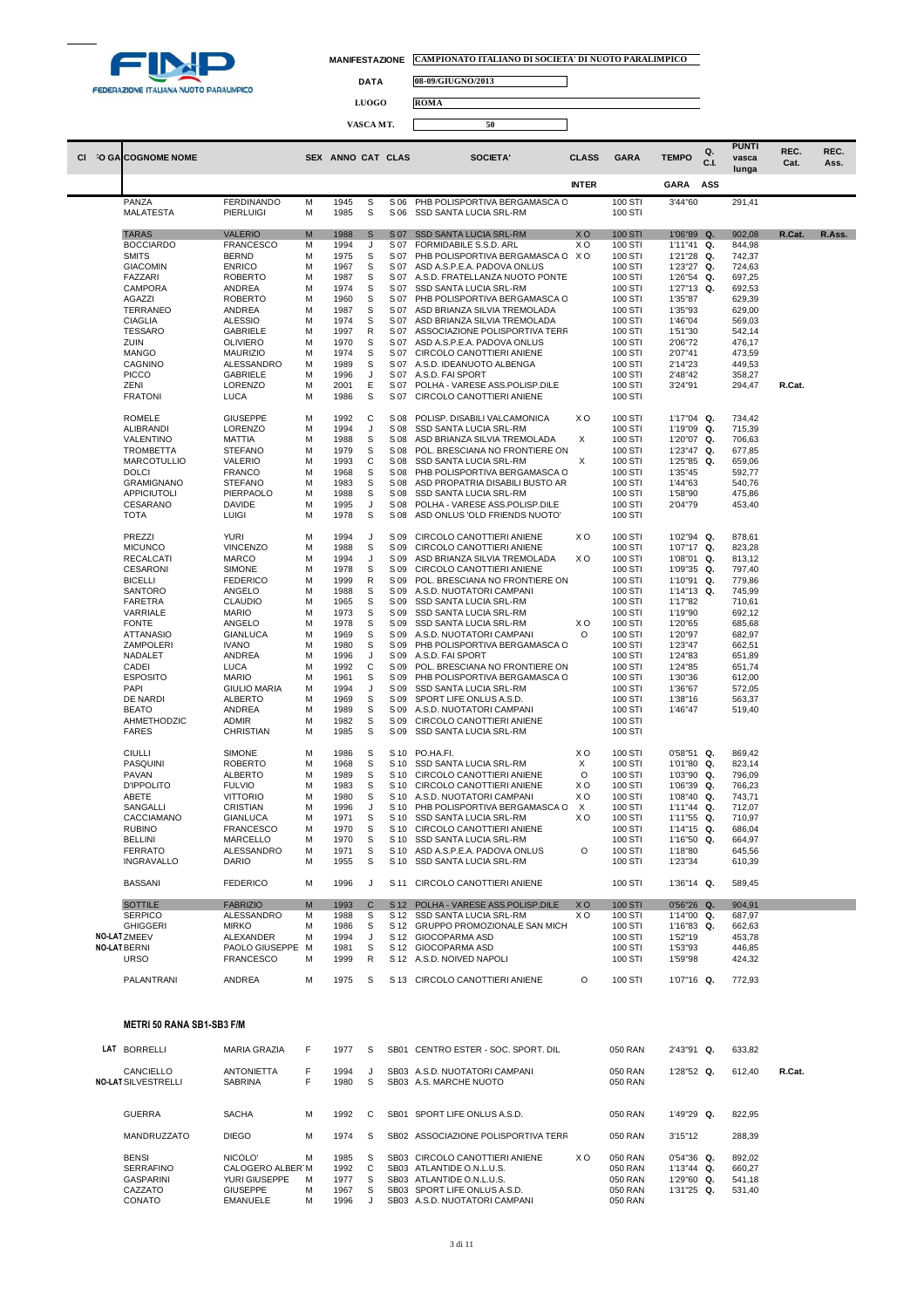

E

| <b>DATA</b>          |  |
|----------------------|--|
| <b>LUOGO</b>         |  |
| <b>*************</b> |  |

**DATA 08-09/GIUGNO/2013**

**ROMA** 

**VASCA MT.** 50  $\Box$ **C.I. PUNTI vasca REC. REC. CI** <sup>2</sup>O GA**COGNOME NOME** SEX ANNO CAT CLAS SOCIETA' CLASS GARA TEMPO **Cat. Ass. lunga INTER GARA ASS**

### **METRI 4x50 Mista 20 PT F/M**

| <b>SSD SANTA LUCIA SRL-</b><br><b>STAFF</b><br>SSD SANTA LUCIA SRL-RM<br>0 F<br>-S<br>PT <sub>20</sub><br>A.S.D. NUOTATORI CAM<br>PT20 A.S.D. NUOTATORI CAMPANI<br><b>STAFF</b><br>0 F<br>S. | 4X050 MIS<br>4X050 MIS<br>4X050 MIS | 4'29"37 Q.<br>4'46"41 Q.<br>5'45"46 Q. | 686.31<br>645.47 | R.Cat. | R.Ass. |
|----------------------------------------------------------------------------------------------------------------------------------------------------------------------------------------------|-------------------------------------|----------------------------------------|------------------|--------|--------|
|                                                                                                                                                                                              |                                     |                                        |                  |        |        |
|                                                                                                                                                                                              |                                     |                                        |                  |        |        |
| POL. BRESCIANA NO FR<br>PT20 POL. BRESCIANA NO FRONTIERE ON<br><b>STAFF</b><br>0 F<br>S                                                                                                      |                                     |                                        | 535.14           |        |        |
| <b>STAFF</b><br>A.S. MARCHE NUOTO<br>PT20 A.S. MARCHE NUOTO<br>0 F<br>S                                                                                                                      | 4X050 MIS                           |                                        |                  |        |        |
| SSD SANTA LUCIA SRL-<br>SSD SANTA LUCIA SRL-RM<br><b>STAFF</b><br>0 M<br>S.<br>PT20                                                                                                          | 4X050 MIS                           | $3'19''30$ Q.                          | 768.44           | R.Cat. | R.Ass. |
|                                                                                                                                                                                              |                                     |                                        |                  |        |        |
| 0 M<br><b>STAFF</b><br>CIRCOLO CANOTTIERI /<br>CIRCOLO CANOTTIERI ANIENE<br>-S<br>PT <sub>20</sub>                                                                                           | 4X050 MIS                           | $3'53''45$ Q.                          | 656.03           |        |        |
| POL. BRESCIANA NO FR<br>0 M<br><b>STAFF</b><br>PT20 POL. BRESCIANA NO FRONTIERE ON<br>S.                                                                                                     | 4X050 MIS                           | $3'54''04$ Q.                          | 654.38           |        |        |
| PHB POLISPORTIVA BEL<br>PT20 PHB POLISPORTIVA BERGAMASCA C<br>0 M<br><b>STAFF</b><br>S.                                                                                                      | 4X050 MIS                           | $4'15''42$ Q.                          | 599.60           |        |        |
| 0 M<br><b>STAFF</b><br>PT20 ASD A.S.P.E.A. PADOVA ONLUS<br>ASD A.S.P.E.A. PADOVA<br>S.                                                                                                       | 4X050 MIS                           | $4'31''13$ Q.                          | 564.86           |        |        |
| 0 M<br><b>STAFF</b><br>ATLANTIDE O.N.L.U.S.<br>S.<br>PT20 ATLANTIDE O.N.L.U.S.                                                                                                               | 4X050 MIS                           | $4'50''18$ Q.                          | 527.78           |        |        |
| 0 M<br>SPORT LIFE ONLUS A.S.<br><b>STAFF</b><br>SPORT LIFE ONLUS A.S.D.<br>S.<br>PT <sub>20</sub>                                                                                            | 4X050 MIS                           | 4'57"90                                | 514.10           |        |        |
| <b>STAFF</b><br>A.S.D. NUOTATORI CAM<br>0 M<br>PT20 A.S.D. NUOTATORI CAMPANI<br>S.                                                                                                           | 4X050 MIS                           |                                        |                  |        |        |

## **METRI 4x100 STILE LIBERO 34 PT F/M**

| CIRCOLO CANOTTIERI /        | 0 F | <b>STAFF</b> | S  | PT34 CIRCOLO CANOTTIERI ANIENE      | 4X100 STI | $6'44''41$ Q. | 643.88 | R.Cat. | R.Ass. |
|-----------------------------|-----|--------------|----|-------------------------------------|-----------|---------------|--------|--------|--------|
| POL. BRESCIANA NO FR        | 0 F | <b>STAFF</b> | S. | PT34 POL. BRESCIANA NO FRONTIERE ON | 4X100 STI | 7'07"67 Q.    | 608.86 |        |        |
| <b>SSD SANTA LUCIA SRL-</b> | 0 F | <b>STAFF</b> | S  | PT34 SSD SANTA LUCIA SRL-RM         | 4X100 STI | 7'28"66 Q.    | 580.37 |        |        |
| A.S.D. NUOTATORI CAM        | 0 F | <b>STAFF</b> | S. | PT34 A.S.D. NUOTATORI CAMPANI       | 4X100 STI | $8'03''81$ Q. | 538.21 |        |        |
| ASD A.S.P.E.A. PADOVA       | 0 F | <b>STAFF</b> | S  | PT34 ASD A.S.P.E.A. PADOVA ONLUS    | 4X100 STI | 9'04"54       | 478.18 |        |        |
| NO-LAT PHB POLISPORTIVA BEF | 0 F | <b>STAFF</b> | S  | PT34 PHB POLISPORTIVA BERGAMASCA O  | 4X100 STI | 9'29"62       | 457.13 |        |        |
| CIRCOLO CANOTTIERI /        | 0 M | <b>STAFF</b> | S. | PT34 CIRCOLO CANOTTIERI ANIENE      | 4X100 STI | 4'42"37 Q.    | 810.00 |        |        |
| SSD SANTA LUCIA SRL-        | 0 M | <b>STAFF</b> | S. | PT34 SSD SANTA LUCIA SRL-RM         | 4X100 STI | 4'47"91 Q.    | 794.41 |        |        |
| PHB POLISPORTIVA BEI        | 0 M | <b>STAFF</b> | S. | PT34 PHB POLISPORTIVA BERGAMASCA O  | 4X100 STI | $5'33''83$ Q. | 685.14 |        |        |
| POL. BRESCIANA NO FR        | 0 M | <b>STAFF</b> | S. | PT34 POL. BRESCIANA NO FRONTIERE ON | 4X100 STI | $5'37''42$ Q. | 677.85 |        |        |
| ASD BRIANZA SILVIA TR       | 0 M | <b>STAFF</b> | S  | PT34 ASD BRIANZA SILVIA TREMOLADA   | 4X100 STI | $5'55''52$ Q. | 643.34 |        |        |
| A.S.D. NUOTATORI CAM        | 0 M | <b>STAFF</b> | S. | PT34 A.S.D. NUOTATORI CAMPANI       | 4X100 STI | $6'02''89$ Q. | 630.27 |        |        |
| PO.HA.FI.                   | 0 M | <b>STAFF</b> | S  | PT34 PO.HA.FI.                      | 4X100 STI | 6'40"77 Q.    | 570.70 |        |        |
| ASD A.S.P.E.A. PADOVA       | 0 M | <b>STAFF</b> | S  | PT34 ASD A.S.P.E.A. PADOVA ONLUS    | 4X100 STI | 6'43"28 Q.    | 567.15 |        |        |
|                             |     |              |    |                                     |           |               |        |        |        |

## **SABATO POMERIGGIO 08/06/2013**

# **METRI 50 DORSO S1-S5 F/M**

| MAZZOLA                 | <b>OLGA</b>       | F | 1982 | S            | S 02 POL. BRESCIANA NO FRONTIERE ON |     | 050 DOR | 2'00"05 Q.    | 524,78 |        |        |
|-------------------------|-------------------|---|------|--------------|-------------------------------------|-----|---------|---------------|--------|--------|--------|
| <b>SCIPIONE</b>         | <b>SERENA</b>     | F | 1989 | s            | S 03 SSD SANTA LUCIA SRL-RM         | X O | 050 DOR | 1'33"79 Q.    | 603,69 |        |        |
| <b>GRIGOLON</b>         | <b>GIULIA</b>     | F | 1979 | S            | S 03 ASD A.S.P.E.A. PADOVA ONLUS    | XO. | 050 DOR | 2'27"09       | 384,93 |        |        |
| <b>BELLETTI</b>         | <b>DANIELA</b>    | F | 1984 | S            | S 03 SPORT LIFE ONLUS A.S.D.        |     | 050 DOR | 2'30"72       | 375,66 |        |        |
| <b>IMPARATO</b>         | <b>STEFANIA</b>   | F | 1993 | C            | S 03 A.S.D. NUOTATORI CAMPANI       |     | 050 DOR | 4'04"47       | 231,60 | R.Cat. |        |
| <b>ROMAN</b>            | <b>LUCIANA</b>    | F | 1966 | S            | S 04 SPORT LIFE ONLUS A.S.D.        |     | 050 DOR | 1'38"14 Q.    | 494.09 |        |        |
| <b>NOCE</b>             | <b>ROSARIA</b>    | F | 1971 | S            | S 04 A.S.D. NUOTATORI CAMPANI       |     | 050 DOR | 1'48"08 Q.    | 448,65 |        |        |
| <b>GHIRETTI</b>         | <b>GIULIA</b>     | F | 1994 | J            | S 05 EGO NUOTO A.S.D.               | XO. | 050 DOR | $0'51''45$ Q. | 751.80 | R.Cat. | R.Ass. |
| <b>CHIARIONI</b>        | <b>STEFANIA</b>   | F | 1979 | S            | S 05 CIRCOLO CANOTTIERI ANIENE      | XO. | 050 DOR | $0'57''69$ Q. | 670,48 |        |        |
| <b>VELLUCCI</b>         | <b>CHIARA</b>     | F | 1997 | R            | S 05 SSD SANTA LUCIA SRL-RM         |     | 050 DOR | 1'11"46 Q.    | 541,28 |        |        |
| CANCIELLO               | <b>ANTONIETTA</b> | F | 1994 | J            | S 05 A.S.D. NUOTATORI CAMPANI       |     | 050 DOR | 1'14"89 Q.    | 516,49 |        |        |
| <b>SANTONOCITO</b>      | <b>LISA</b>       | F | 1982 | S            | S 05 ASD BRIANZA SILVIA TREMOLADA   |     | 050 DOR | 1'15"16 Q.    | 514,64 |        |        |
| <b>NO-LAT BONVECCHI</b> | <b>MARIA</b>      | F | 1985 | S            | S 05 A.S. MARCHE NUOTO              |     | 050 DOR | 1'15"79 Q.    | 510,36 |        |        |
| NO-LAT BRIZIO           | <b>SOFIA</b>      | F | 1997 | $\mathsf{R}$ | S 05 PHB POLISPORTIVA BERGAMASCA C  |     | 050 DOR | 1'24"96       | 455.27 |        |        |
| <b>SIMION</b>           | <b>EMMA</b>       | F | 1997 | R            | S 05 ASD A.S.P.E.A. PADOVA ONLUS    |     | 050 DOR | 1'26"74       | 445.93 |        |        |
| <b>BRANCACCIO</b>       | MARIAROSARIA      | F | 1976 | S            | S 05 A.S.D. NUOTATORI CAMPANI       | O   | 050 DOR | 1'32"16       | 419,70 |        |        |
| <b>FALONE</b>           | <b>FEDERICA</b>   | F | 1993 | $\mathsf{C}$ | S 05 SSD SANTA LUCIA SRL-RM         |     | 050 DOR | 1'34"72       | 408,36 |        |        |
| <b>MIGLIACCIO</b>       | ANGELA            | F | 2000 | E            | S 05 A.P.D. DHEA SPORT              |     | 050 DOR | 1'37"88       | 395,18 |        |        |
| <b>CASTELLARIN</b>      | LAURA             | F | 1989 | S            | S 05 A.S.D. FAI SPORT               |     | 050 DOR | 1'57"12       | 330.26 |        |        |
| TUTTINO                 | DANIELA           | F | 1974 | S            | S 05 A.S.D. FAI SPORT               |     | 050 DOR | 2'25"71       | 265,46 |        |        |
| NO-LAT BETTELLA         | <b>FRANCESCO</b>  | M | 1989 | s            | S 02 ASD A.S.P.E.A. PADOVA ONLUS    | XO. | 050 DOR | 1'12"32 Q.    | 842,09 |        |        |
| NO-LAT PELLACANI        | <b>LUCA</b>       | м | 1984 | s            | S 02 ATLANTIDE O.N.L.U.S.           |     | 050 DOR | 1'31"12 Q.    | 668,35 |        |        |
| <b>DURIGHELLO</b>       | <b>MICHELE</b>    | м | 1982 | S            | S 02 SPORT LIFE ONLUS A.S.D.        |     | 050 DOR | 2'16"51 Q.    | 446,12 |        |        |
| <b>LUDOVICI</b>         | CARLO             | м | 1971 | S            | S 03 SSD SANTA LUCIA SRL-RM         | XO. | 050 DOR | 1'09"79 Q.    | 604.81 |        |        |
| <b>GIOVAGNOLI</b>       | <b>GIANLUCA</b>   | M | 1971 | S            | S 03 SSD SANTA LUCIA SRL-RM         |     | 050 DOR | 1'15"42 Q.    | 559.67 |        |        |
| <b>FG SARCINA</b>       | <b>GIACOMO</b>    | м | 1992 | C            | S 03 S.S.D. RARI NANTES MAROSTICA   | XO. | 050 DOR | 1'18"93 Q.    | 534,78 |        |        |
| <b>CONTI</b>            | <b>ALESSANDRO</b> | M | 2002 | E            | S 03 POL. BRESCIANA NO FRONTIERE ON |     | 050 DOR | 1'36"19 Q.    | 438.82 | R.Cat. |        |
| <b>SEPULCRI</b>         | <b>ANDREA</b>     | M | 1975 | S            | S 03 A.S.D. FAI SPORT               |     | 050 DOR | 1'42"83       | 410,48 |        |        |
| LAT VINCENZI            | ANDREA ROBERTO M  |   | 1971 | s            | S 03 ATLANTIDE O.N.L.U.S.           |     | 050 DOR | 1'43"23       | 408,89 |        |        |
| <b>REGGIANI</b>         | <b>SIMONE</b>     | M | 1979 | s            | S 03 ATLANTIDE O.N.L.U.S.           |     | 050 DOR | 1'50"54       | 381,85 |        |        |
| <b>SILVESTRI</b>        | BRUNO GIORDANO M  |   | 1998 | ${\sf R}$    | S 03 SPORT LIFE ONLUS A.S.D.        |     | 050 DOR | 1'56"38       | 362,69 |        |        |
| MANDRUZZATO             | <b>DIEGO</b>      | м | 1974 | S            | S 03 ASSOCIAZIONE POLISPORTIVA TERR |     | 050 DOR | 2'55"56       | 240,43 |        |        |
| <b>PLACIDI</b>          | <b>ROBERTO</b>    | M | 1976 | S            | S 04 SSD SANTA LUCIA SRL-RM         |     | 050 DOR | $0'57''90$ Q. | 737.65 |        |        |
| <b>STEVANATO</b>        | <b>DARIO</b>      | M | 1988 | S            | S 04 ASD A.S.P.E.A. PADOVA ONLUS    | XO. | 050 DOR | 1'04"54 Q.    | 661.76 |        |        |
| <b>BINI</b>             | LORENZO           | M | 1985 | S            | S 04 PO.HA.FI.                      |     | 050 DOR | 1'10"40 Q.    | 606.68 |        |        |
| <b>LEONI</b>            | <b>IVAN</b>       | M | 1982 | S            | S 04 SSD SANTA LUCIA SRL-RM         |     | 050 DOR | 1'11"62 Q.    | 596.34 |        |        |
| <b>PRINCIPI</b>         | <b>ANTONIO</b>    | M | 1972 | S            | S 04 ASD A.S.P.E.A. PADOVA ONLUS    |     | 050 DOR | 1'16"89 Q.    | 555.47 |        |        |
| <b>COLOMBO</b>          | ANDREA            | M | 1993 | $\mathsf{C}$ | S 04 POLHA - VARESE ASS.POLISP.DILE |     | 050 DOR | 1'18"53 Q.    | 543.87 |        |        |
| <b>MARTELLI</b>         | <b>MASSIMO</b>    | M | 1970 | s            | S 04 POL. BRESCIANA NO FRONTIERE ON |     | 050 DOR | 1'19"64 Q.    | 536,29 |        |        |
| <b>STABILE</b>          | ANDREA            | M | 1997 | R            | S 04 POL. BRESCIANA NO FRONTIERE ON |     | 050 DOR | 1'19"77 Q.    | 535,41 |        |        |
| <b>FALCONI</b>          | <b>FABIO</b>      | м | 1977 | S            | S 04 SSD SANTA LUCIA SRL-RM         |     | 050 DOR | 1'21"00       | 527,28 |        |        |
| <b>SERRAFINO</b>        | CALOGERO ALBER'M  |   | 1992 | C            | S 04 ATLANTIDE O.N.L.U.S.           |     | 050 DOR | 1'26"67       | 492,79 |        |        |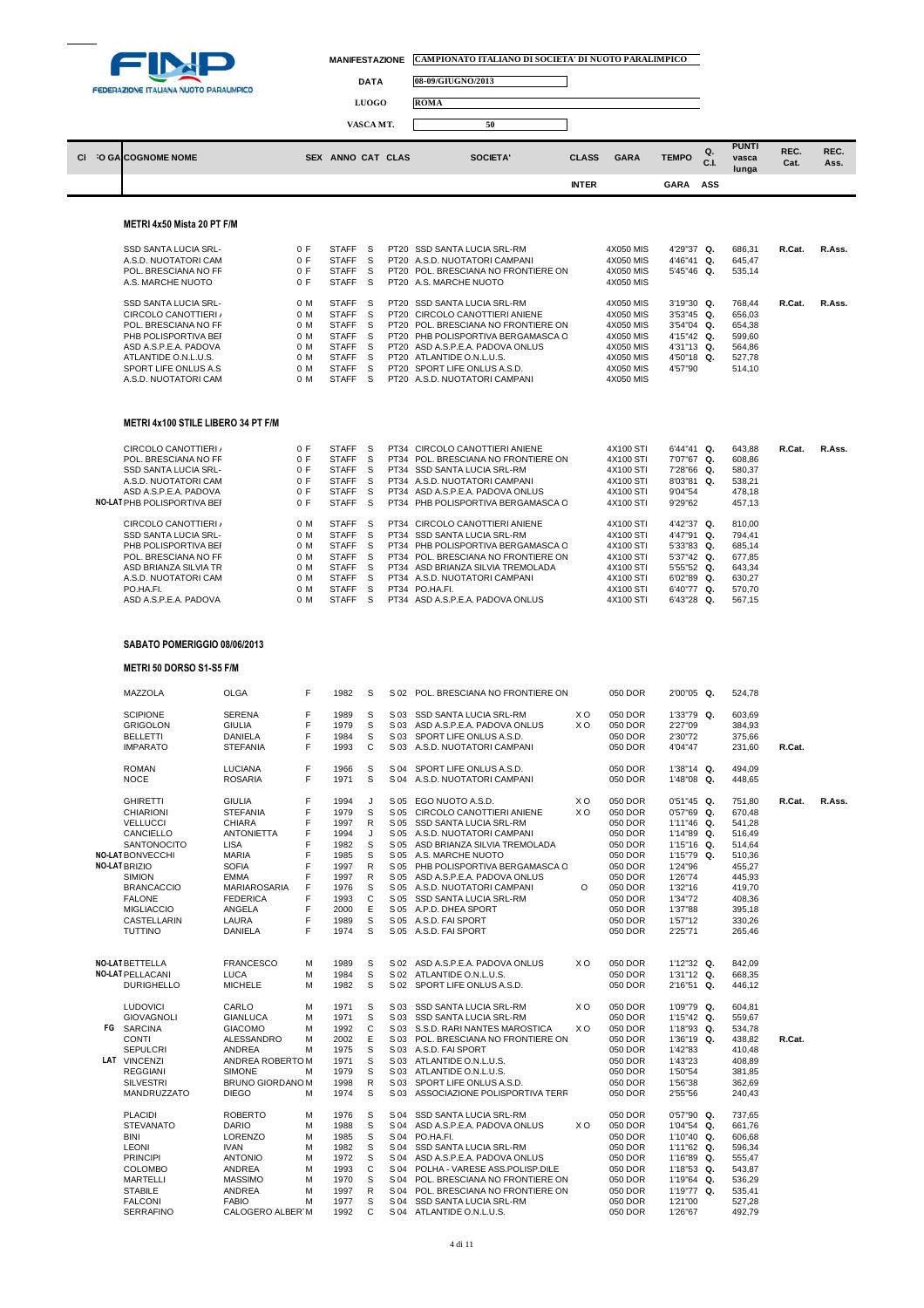

 $\Box$ 

**DATA 08-09/GIUGNO/2013**

**LUOGO ROMA**

| --------- |  |
|-----------|--|
|           |  |
| VASCA MT. |  |
|           |  |

| CI. | <b>O GALCOGNOME NOME</b>                 |                                    |        | SEX ANNO CAT CLAS |              |              | SOCIETA'                                                  | <b>CLASS</b>   | <b>GARA</b>        | <b>TEMPO</b>           | Q.<br>C.L | <b>PUNTI</b><br>vasca<br>lunga | REC.<br>Cat. | REC.<br>Ass. |
|-----|------------------------------------------|------------------------------------|--------|-------------------|--------------|--------------|-----------------------------------------------------------|----------------|--------------------|------------------------|-----------|--------------------------------|--------------|--------------|
|     |                                          |                                    |        |                   |              |              |                                                           | <b>INTER</b>   |                    | <b>GARA</b>            | ASS       |                                |              |              |
|     | <b>MOTTA</b>                             | <b>DAVIDE</b>                      | M      | 1982              | s            | S 04         | CIRCOLO CANOTTIERI ANIENE                                 |                | 050 DOR            | 1'34"99                |           | 449,63                         |              |              |
|     | <b>AFFATATO</b>                          | <b>FILIPPO</b>                     | M      | 1993              | C            | S 04         | POL. BRESCIANA NO FRONTIERE ON                            |                | 050 DOR            | 1'57"42                |           | 363,74                         |              |              |
|     | <b>OSMANI</b>                            | LUCA                               | M      | 1980              | s            | S 04         | POL. BRESCIANA NO FRONTIERE ON                            |                | 050 DOR            | 2'11"96                |           | 323,66                         |              |              |
|     | <b>FG-LAT SETARO</b>                     | <b>GIOVANNI</b><br><b>EMANUELE</b> | M<br>M | 1994              | J<br>J       | S 04<br>S 04 | ASD ONLUS 'OLD FRIENDS NUOTO'<br>A.S.D. NUOTATORI CAMPANI |                | 050 DOR            | 3'56"46                |           | 180,62                         |              |              |
|     | CONATO                                   |                                    |        | 1996              |              |              |                                                           |                | 050 DOR            |                        |           |                                |              |              |
|     | CASTAGNETO                               | ANDREA                             | M      | 1988              | s            | S 05         | A.S.D. FRATELLANZA NUOTO PONTE XO                         |                | 050 DOR            | $0'48"52$ Q.           |           | 721,15                         | R.Cat.       | R.Ass.       |
|     | CATANIA                                  | <b>MARCO</b>                       | M      | 1973              | S            | S 05         | SSD SANTA LUCIA SRL-RM                                    |                | 050 DOR            | 0'51"49 Q.             |           | 679,55                         |              |              |
|     | PAOLA                                    | <b>LUIGI</b>                       | M      | 1980              | s            | S 05         | A.S.D. NUOTATORI CAMPANI                                  |                | 050 DOR            | 0'56"52 Q.             |           | 619,07                         |              |              |
|     | LOMBARDINI                               | <b>SERGIO</b>                      | M      | 1977              | S            | S 05         | PHB POLISPORTIVA BERGAMASCA C                             |                | 050 DOR            | 1'02"01 Q.             |           | 564,26                         |              |              |
|     | <b>PAULON</b>                            | ALESSANDRO                         | M      | 1991              | C            | S 05         | SSD SANTA LUCIA SRL-RM                                    |                | 050 DOR            | 1'02"89                | Q.        | 556,37                         |              |              |
|     | <b>COTTICELLI</b><br>CAZZATO             | <b>GIUSEPPE</b><br><b>GIUSEPPE</b> | M<br>M | 2000<br>1967      | Ε<br>S       | S 05<br>S 05 | A.S.D. NUOTATORI CAMPANI<br>SPORT LIFE ONLUS A.S.D.       |                | 050 DOR<br>050 DOR | 1'10"09<br>1'17"38     |           | 499,22<br>452,18               | R.Cat.       |              |
|     | <b>ACETI</b>                             | <b>ROBERTO</b>                     | M      | 1970              | s            | S 05         | PHB POLISPORTIVA BERGAMASCA C                             |                | 050 DOR            | 1'23"14                |           | 420,86                         |              |              |
|     | <b>MORETTI</b>                           | PAOLO                              | M      | 1995              | J            | S 05         | POL. BRESCIANA NO FRONTIERE ON                            |                | 050 DOR            | 1'33"94                |           | 372,47                         |              |              |
|     | PASQUINI                                 | <b>EMILIANO</b>                    | M      | 1987              | s            | S 05         | ATLANTIDE O.N.L.U.S.                                      |                | 050 DOR            | 1'37"25                |           | 359,79                         |              |              |
|     | <b>ROSSOMANDO</b>                        | <b>GIULIO</b>                      | M      | 1989              | s            | S 05         | CIRCOLO CANOTTIERI ANIENE                                 |                | 050 DOR            | 2'12"97                |           | 263,14                         |              |              |
|     | <b>ZAMPIERI</b>                          | MANUELE                            | M      | 1982              | S            | S 05         | SPORT LIFE ONLUS A.S.D.                                   |                | 050 DOR            | 2'16"00                |           | 257,28                         |              |              |
|     | PONZONI                                  | PAOLO                              | M      | 1968              | S            | S 05         | POL. BRESCIANA NO FRONTIERE ON                            |                | 050 DOR            |                        |           |                                |              |              |
|     | <b>METRI 400 STILE LIBERO S6-S13 F/M</b> |                                    |        |                   |              |              |                                                           |                |                    |                        |           |                                |              |              |
|     |                                          | <b>YLENIA</b>                      | F      |                   |              |              | POL. BRESCIANA NO FRONTIERE ON XO                         |                |                    |                        |           |                                |              |              |
|     | <b>SOLA</b><br><b>BUSATO</b>             | PATRIZIA                           | F      | 1995<br>1977      | J<br>S       | S 06<br>S 06 | ASD A.S.P.E.A. PADOVA ONLUS                               |                | 400 STI<br>400 STI | 7'46"72 Q.<br>10'38"64 |           | 683,86<br>499,77               |              |              |
|     | <b>LOCATELLI</b>                         | ALESSANDRA                         | F      | 1984              | S            | S 06         | PHB POLISPORTIVA BERGAMASCA C                             |                | 400 STI            | 11'23"58               |           | 466,91                         |              |              |
|     |                                          |                                    |        |                   |              |              |                                                           |                |                    |                        |           |                                |              |              |
|     | <b>BOSCAINI</b>                          | LAURA                              | F      | 1989              | s            | S 07         | POL. BRESCIANA NO FRONTIERE ON                            |                | 400 STI            | 8'03"30 Q.             |           | 618,70                         |              |              |
|     | <b>MURANO</b>                            | DANIELA                            | F      | 1977              | S            | S 07         | ASD PROPATRIA DISABILI BUSTO AR                           |                | 400 STI            | 8'14"59 Q.             |           | 604,58                         |              |              |
|     | CORNACCHINI                              | <b>SOFIA</b>                       | F      | 1997              | R            | S 08         | ATLANTIDE O.N.L.U.S.                                      |                | 400 STI            | 7'47"89 Q.             |           | 603,30                         |              |              |
|     |                                          |                                    | F      |                   |              |              |                                                           |                |                    |                        |           |                                |              |              |
|     | <b>LONGHI</b>                            | <b>BEATRICE</b>                    |        | 1994              | J            | S 10         | POL. BRESCIANA NO FRONTIERE ON                            |                | 400 STI            | 7'24"62 Q.             |           | 614,34                         | R.Cat.       |              |
|     | <b>RABBOLINI</b>                         | <b>MARTINA</b>                     | F      | 1998              | R            |              | S 12 G.S. DIL. NON VEDENTI MILANO - ONIX O                |                | 400 STI            | 6'10"45 Q.             |           | 748,74                         |              |              |
|     | <b>ALBICINI</b>                          | <b>CRISTINA</b>                    | F      | 1969              | S            |              | S 13 POL. BRESCIANA NO FRONTIERE ON                       |                | 400 STI            | 7'36"08 Q.             |           | 589,02                         | R.Cat.       | R.Ass.       |
|     |                                          |                                    |        |                   |              |              |                                                           |                |                    |                        |           |                                |              |              |
|     | CAVALIERE                                | <b>ANTONIO</b>                     | M      | 1988              | S            | S 06         | ASD SPORTING CLUB FLEGREO                                 | X <sub>O</sub> | 400 STI            | 6'00"88 Q.             |           | 797,36                         |              |              |
|     | <b>ROTA</b>                              | <b>MATTEO</b>                      | M      | 1994              | J            | S 06         | PHB POLISPORTIVA BERGAMASCA C                             | $\mathsf{X}$   | 400 STI            | 7'07"27 Q.             |           | 673,46                         |              |              |
|     | <b>GROTTESI</b>                          | ALESSANDRO                         | M      | 1970              | s            | S 06         | SSD SANTA LUCIA SRL-RM                                    |                | 400 STI            | 7'07"67 Q.             |           | 672,83                         |              |              |
|     | <b>BRUSCA</b>                            | <b>MATTEO</b>                      | M      | 1993              | С            | S 06         | ASD BRIANZA SILVIA TREMOLADA                              |                | 400 STI            | 8'10"77                |           | 586,32                         |              |              |
|     | BEZ                                      | <b>NICOLA</b>                      | M      | 1988              | S            | S 06         | ASD A.S.P.E.A. PADOVA ONLUS                               | XO             | 400 STI            | 9'11"63                |           | 521,64                         |              |              |
|     | <b>BEGGIATO</b>                          | LUIGI                              | M      | 1998              | $\mathsf{R}$ | S 06         | ASD A.S.P.E.A. PADOVA ONLUS                               |                | 400 STI            | 11'10"73               |           | 429,01                         |              |              |
|     | <b>BOCCIARDO</b>                         | <b>FRANCESCO</b>                   | M      | 1994              | J            | S 07         | FORMIDABILE S.S.D. ARL                                    | xо             | 400 STI            | 5'16"04 Q.             |           | 894,86                         |              |              |
|     | <b>GIACOMIN</b>                          | <b>ENRICO</b>                      | M      | 1967              | S            | S 07         | ASD A.S.P.E.A. PADOVA ONLUS                               |                | 400 STI            | 6'22"57 Q.             |           | 739,24                         |              |              |
|     | <b>SMITS</b>                             | <b>BERND</b>                       | M      | 1975              | s            | S 07         | PHB POLISPORTIVA BERGAMASCA C X O                         |                | 400 STI            | 6'23"31 Q.             |           | 737,81                         |              |              |
|     | CAMPORA                                  | ANDREA                             | M      | 1974              | s            | S 07         | SSD SANTA LUCIA SRL-RM                                    |                | 400 STI            | 6'28"61                | Q.        | 727,75                         |              |              |
|     | AGAZZI                                   | <b>ROBERTO</b>                     | M      | 1960              | s            | S 07         | PHB POLISPORTIVA BERGAMASCA C                             |                | 400 STI            | 7'47"01                |           | 605,58                         |              |              |
|     | POZZAN                                   | <b>STEFANO</b>                     | M      | 1985              | S            | S 08         | <b>GRUPPO PROMOZIONALE SAN MICH</b>                       |                | 400 STI            | 6'42"65 Q.             |           | 660,82                         |              |              |
|     | <b>DOLCI</b>                             | <b>FRANCO</b>                      | M      | 1968              | S            | S 08         | PHB POLISPORTIVA BERGAMASCA C                             |                | 400 STI            | 7'25"96                |           | 596,65                         |              |              |
|     |                                          | <b>CLAUDIO</b>                     | M      | 1965              | S            |              | SSD SANTA LUCIA SRL-RM                                    |                |                    | 6'05"81 Q.             |           |                                |              |              |
|     | FARETRA<br>VARRIALE                      | <b>MARIO</b>                       | M      | 1973              | s            | S 09<br>S 09 | SSD SANTA LUCIA SRL-RM                                    |                | 400 STI<br>400 STI | 6'31"75                |           | 685,82<br>640,41               |              |              |
|     | <b>ESPOSITO</b>                          | <b>MARIO</b>                       | M      | 1961              | s            |              | S 09 PHB POLISPORTIVA BERGAMASCA C                        |                | 400 STI            | 7'25"87                |           | 562,68                         |              |              |
|     | DE NARDI                                 | ALBERTO                            | M      | 1969              | S            |              | S 09 SPORT LIFE ONLUS A.S.D.                              |                | 400 STI            | 8'20"19                |           | 501,57                         |              |              |
|     | PASQUINI                                 | <b>ROBERTO</b>                     | M      | 1968              | S            |              | S 10 SSD SANTA LUCIA SRL-RM                               | X              | 400 STI            | 4'54"46 Q.             |           | 829,31                         |              |              |
|     | <b>D'IPPOLITO</b>                        | <b>FULVIO</b>                      | M      | 1983              | S            | S 10         | CIRCOLO CANOTTIERI ANIENE                                 | XO.            | 400 STI            | 4'57"29 Q.             |           | 821,42                         |              |              |
|     | SPAIRANI                                 | <b>CLAUDIO</b>                     | M      | 1986              | S            |              | S 10 A.I.C.S. PAVIA NUOTO A.S.D.                          |                | 400 STI            | 5'09"32 Q.             |           | 789,47                         |              |              |
|     | <b>FERRATO</b>                           | ALESSANDRO                         | M      | 1971              | S            |              | S 10 ASD A.S.P.E.A. PADOVA ONLUS                          | O              | 400 STI            | 6'19"76                |           | 643,04                         |              |              |
|     | <b>SOTTILE</b>                           | <b>FABRIZIO</b>                    | M      |                   |              | S 12         | POLHA - VARESE ASS.POLISP.DILE                            |                |                    | 4'33"90 Q.             |           |                                |              |              |
|     | <b>URSO</b>                              | SALVATORE                          | M      | 1993<br>1999      | C<br>R       |              | S 12 A.S.D. NOIVED NAPOLI                                 | XO<br>X O      | 400 STI<br>400 STI | 6'41"39 Q.             |           | 907,78<br>619,45               | R.Cat.       |              |
|     |                                          |                                    |        |                   |              |              |                                                           |                |                    |                        |           |                                |              |              |
|     | FG CASALI                                | <b>KEVIN</b>                       | М      | 1993              | C            |              | S 14 TEAM ITALIA FISDIR                                   | XX             | 400 STI            | 4'44"38 Q.             |           |                                |              |              |

# **METRI 200 STILE LIBERO S1-S5 - S14 F/M**

|    | <b>GADOLA</b>           | <b>GIULIA</b>            |    | 1986 | S            | S 03            | POL. BRESCIANA NO FRONTIERE ON | X O       | 200 STI        | $6'15''59$ Q. | 677.47 |        |        |
|----|-------------------------|--------------------------|----|------|--------------|-----------------|--------------------------------|-----------|----------------|---------------|--------|--------|--------|
|    | <b>SCIPIONE</b>         | <b>SERENA</b>            |    | 1989 | s            | S 03            | <b>SSD SANTA LUCIA SRL-RM</b>  | X O       | 200 STI        | $6'20''10$ Q. | 669.43 |        |        |
|    | <b>ZANMARCHI</b>        | VALENTINA                | F. | 1976 | s            | S 03            | A.S.D. FAI SPORT               |           | 200 STI        | 7'45"12 Q.    | 547.06 |        |        |
|    | TRIMI                   | ARJOLA                   | F  | 1987 | S.           | S 04            | ASD BRIANZA SILVIA TREMOLADA   | X O       | 200 STI        | $3'36''43$ Q. | 895.86 | R.Cat. | R.Ass. |
|    | <b>NO-LAT KOSINSKA</b>  | <b>FRANCESCA</b>         | F  | 1976 | S.           | S 04            | A.S. MARCHE NUOTO              |           | 200 STI        | 5'47"33 Q.    | 558.23 |        |        |
|    | CORTE                   | <b>ALESSIA</b>           | F  | 1985 | S.           | S 04            | SPORT LIFE ONLUS A.S.D.        |           | 200 STI        | 5'53"51 Q.    | 548,47 |        |        |
|    | <b>ROMAN</b>            | LUCIANA                  | F. | 1966 | S            | S 04            | SPORT LIFE ONLUS A.S.D.        |           | 200 STI        | 7'31"45       | 429,48 |        |        |
| FG | PALAZZO                 | <b>XENIA FRANCESCA F</b> |    | 1998 | R            | S 14            | <b>TEAM ITALIA FISDIR</b>      | <b>XX</b> | 200 STI        | 2'21"66 Q.    |        |        |        |
| FG | <b>OBERHAUSER</b>       | <b>KATHRIN</b>           | F  | 1992 | C.           | S 14            | <b>TEAM ITALIA FISDIR</b>      | <b>XX</b> | 200 STI        | 2'56"44 Q.    |        |        |        |
| FG | <b>GIBELLINI</b>        | <b>MICHELA</b>           | F. | 1980 | S.           | S 14            | PHB POLISPORTIVA BERGAMASCA C  |           | 200 STI        | 3'47"45 Q.    |        |        |        |
|    |                         |                          |    |      |              |                 |                                |           |                |               |        |        |        |
|    | <b>NO-LAT BETTELLA</b>  | <b>FRANCESCO</b>         | M  | 1989 | <sub>S</sub> | S <sub>02</sub> | ASD A.S.P.E.A. PADOVA ONLUS    | <b>XO</b> | <b>200 STI</b> | 5'02"81 Q.    | 906,15 | R.Cat. | R.Ass. |
|    | <b>NO-LAT PELLACANI</b> | <b>LUCA</b>              | м  | 1984 | S            | S 02            | ATLANTIDE O.N.L.U.S.           |           | 200 STI        | 6'30"18 Q.    | 703.24 |        |        |
| FG | <b>LUDOVICI</b>         | CARLO                    | м  | 1971 | s            | S 03            | SSD SANTA LUCIA SRL-RM         | X O       | 200 STI        | 4'57"99 Q.    | 659.25 |        |        |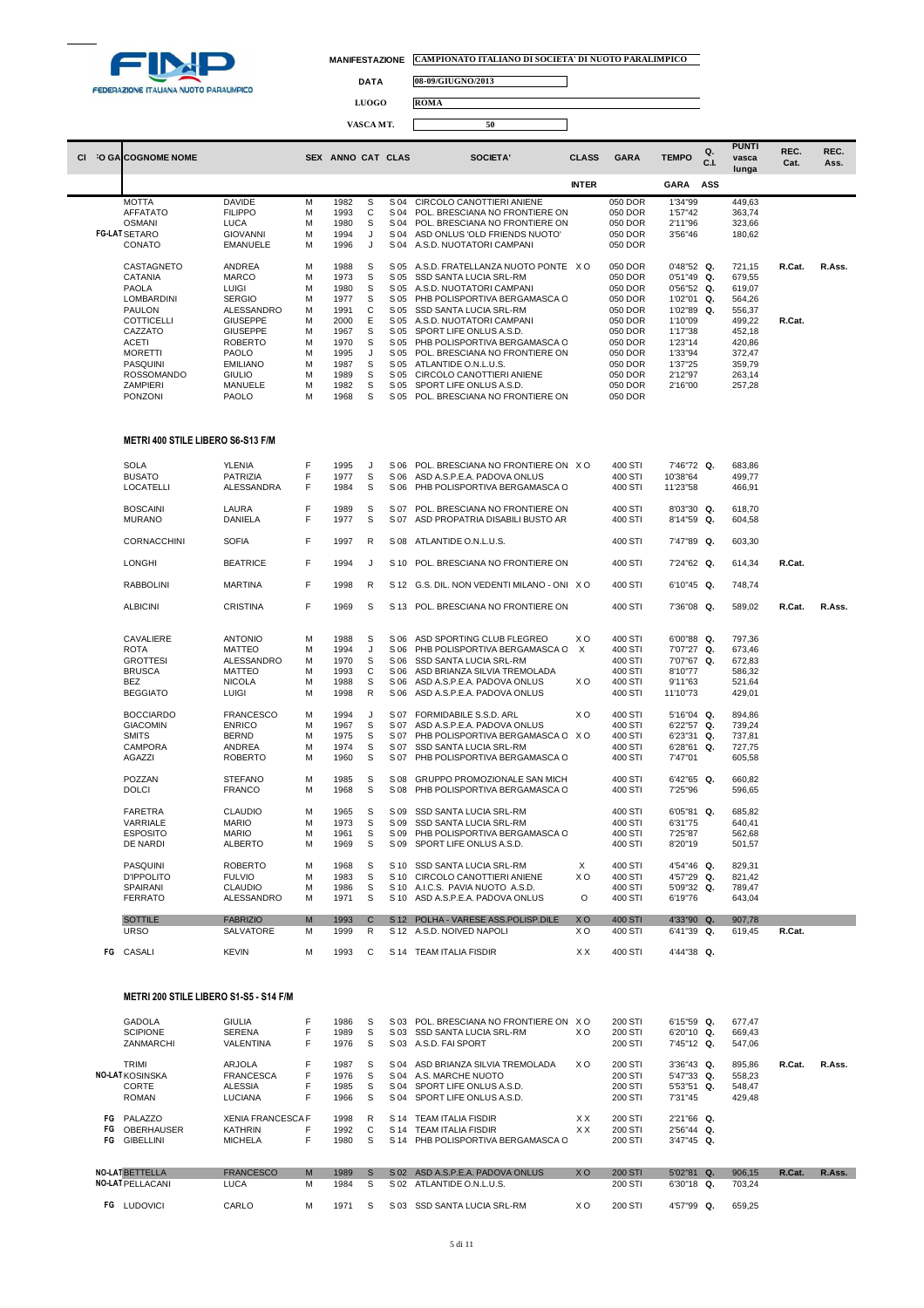

 $\Box$ 

 $\Box$ 

**DATA 08-09/GIUGNO/2013**

**LUOGO ROMA**

**VASCA MT. 50**

| <b>CI</b> | O GALCOGNOME NOME         |                               | <b>SEX</b> | ANNO CAT CLAS |         |              | SOCIETA'                                               | <b>CLASS</b>   | <b>GARA</b>        | <b>TEMPO</b>          | $Q_{\star}$<br>C.I. | <b>PUNTI</b><br>vasca<br>lunga | REC.<br>Cat. | REC.<br>Ass. |
|-----------|---------------------------|-------------------------------|------------|---------------|---------|--------------|--------------------------------------------------------|----------------|--------------------|-----------------------|---------------------|--------------------------------|--------------|--------------|
|           |                           |                               |            |               |         |              |                                                        | <b>INTER</b>   |                    | GARA                  | ASS                 |                                |              |              |
|           | <b>SARCINA</b>            | <b>GIACOMO</b>                | м          | 1992          | C       |              | S 03 S.S.D. RARI NANTES MAROSTICA                      | X <sub>O</sub> | 200 STI            | 5'45"98 Q.            |                     | 567.81                         | R.Cat.       |              |
|           | <b>STEVANATO</b><br>VIDAL | <b>DARIO</b><br><b>MATTEO</b> | м<br>м     | 1988<br>1984  | S.<br>S | S 04<br>S 04 | ASD A.S.P.E.A. PADOVA ONLUS<br>SPORT LIFE ONLUS A.S.D. | X O            | 200 STI<br>200 STI | 4'48"12 Q.<br>5'10"81 |                     | 610,20<br>565,65               |              |              |
|           | GAZZOLA                   | <b>MARCO</b>                  | M          | 1980          | S       | S 05         | SPORT LIFE ONLUS A.S.D.                                |                | 200 STI            | 4'34"75 Q.            |                     | 533,25                         |              |              |
|           | FG CASALI                 | <b>KEVIN</b>                  | м          | 1993          | C.      | S 14         | <b>TEAM ITALIA FISDIR</b>                              | <b>XX</b>      | 200 STI            | 2'13"16 Q.            |                     |                                |              |              |

### **METRI 100 RANA SB4- SB14 F/M**

| <b>GHIRETTI</b>     | GIULIA                   | F      | 1994 | J              | SB04 EGO NUOTO A.S.D.                      | xо | 100 RAN        | 2'16"32 Q. | 762,84 | R.Cat. | R.Ass. |
|---------------------|--------------------------|--------|------|----------------|--------------------------------------------|----|----------------|------------|--------|--------|--------|
| <b>BRIZIO</b>       | SOFIA                    | F      | 1997 | R              | SB04 PHB POLISPORTIVA BERGAMASCA C         |    | <b>100 RAN</b> | 3'39"47 Q. | 473,82 |        |        |
| <b>REBUSSI</b>      | CLELIA                   | F      | 1952 | S              | SB04 PHB POLISPORTIVA BERGAMASCA C         |    | <b>100 RAN</b> | 3'46"79 Q. | 458,53 |        |        |
| <b>NOCE</b>         | <b>ROSARIA</b>           | F      | 1971 | S              | SB04 A.S.D. NUOTATORI CAMPANI              |    | <b>100 RAN</b> | 3'51"42 Q. | 449,36 |        |        |
| <b>BRANCACCIO</b>   | MARIAROSARIA             | F      | 1976 | s              | SB04 A.S.D. NUOTATORI CAMPANI              | O  | <b>100 RAN</b> | 3'54"00 Q. | 444,40 |        |        |
| <b>TOIA</b>         | ANGELICA                 | F      | 1985 | S              | SB04 ASD PROPATRIA DISABILI BUSTO AR       |    | <b>100 RAN</b> |            |        |        |        |
| <b>FERRANTE</b>     | <b>SUSANNA</b>           | F<br>F | 1996 | J<br>${\sf R}$ | SB05 POL. BRESCIANA NO FRONTIERE ON XO     |    | <b>100 RAN</b> | 2'22"25 Q. | 659,75 |        |        |
| <b>VELLUCCI</b>     | CHIARA                   |        | 1997 |                | SB05 SSD SANTA LUCIA SRL-RM                |    | <b>100 RAN</b> | 2'37"47 Q. | 595,99 |        |        |
| <b>TALAMONA</b>     | ARIANNA                  | F      | 1994 | J              | SB06 POLHA - VARESE ASS.POLISP.DILE        | xо | <b>100 RAN</b> | 1'56"46 Q. | 820,11 |        |        |
| PIETRONI            | ELENA                    | F      | 1996 | J              | SB06 ASD DIVERSAMENTE-ABILI BRIANTE/ XO    |    | <b>100 RAN</b> | 2'23"44 Q. | 665,85 |        |        |
| <b>BAZDOACA</b>     | <b>GEORGIANA VICTO F</b> |        | 1983 | S              | SB07 CIRCOLO CANOTTIERI ANIENE             | O  | <b>100 RAN</b> | 2'10"24 Q. | 679,75 |        |        |
| <b>BELLIN</b>       | MARIA ROZALIA            | F      | 1994 | J              | SB09 ASD A.S.P.E.A. PADOVA ONLUS           | xо | <b>100 RAN</b> | 1'56"75 Q. | 658,93 |        |        |
| PANZA               | <b>SILVIA</b>            | F      | 1998 | R              | SB09 PHB POLISPORTIVA BERGAMASCA C         |    | <b>100 RAN</b> | 2'30"05 Q. | 512,70 |        |        |
| POLISENO            | SARA                     | F      | 1982 | s              | SB11 CIRCOLO CANOTTIERI ANIENE             |    | <b>100 RAN</b> | 2'33"34 Q. | 573,76 |        |        |
| CATALANO            | <b>FRANCESCA</b>         | F      | 2000 | Е              | SB11 A.P.D. DHEA SPORT                     |    | <b>100 RAN</b> | 2'51"29    | 513,63 |        |        |
| <b>RABBOLINI</b>    | <b>MARTINA</b>           | F      | 1998 | R              | SB12 G.S. DIL. NON VEDENTI MILANO - ONI XO |    | <b>100 RAN</b> | 1'44"72 Q. | 729,37 | R.Cat. | R.Ass. |
| <b>VIVENZIO</b>     | LUIGIA                   | F      | 1991 | С              | SB12 A.S.D. NOIVED NAPOLI                  | xо | <b>100 RAN</b> | 1'45"47 Q. | 724,19 |        |        |
| NO-LATZONTA CORRATO | <b>ISABELLA</b>          | F      | 1993 | С              | SB12 ASD A.S.P.E.A. PADOVA ONLUS           | ΧO | <b>100 RAN</b> | 2'02"90 Q. | 621,48 |        |        |
| NO-LAT GASTALDI     | ANNA LAURA               | F      | 2000 | Ε              | SB12 ASD A.S.P.E.A. PADOVA ONLUS           | ХO | <b>100 RAN</b> | 2'12"81 Q. | 575,11 |        |        |
| NO-LAT MANTOAN      | LARA                     | F      | 1999 | R              | SB12 ASD A.S.P.E.A. PADOVA ONLUS           | xо | <b>100 RAN</b> | 2'43"85    | 466,16 |        |        |
| <b>MARCHESINI</b>   | AGNESE                   | F      | 1997 | R              | SB13 GRUPPO PROMOZIONALE SAN MICH          |    | <b>100 RAN</b> | 1'57"56 Q. | 656,01 | R.Cat. |        |
| ZARO                | <b>MARTA</b>             | F      | 1990 | S              | SB13 POLHA - VARESE ASS.POLISP.DILE        |    | <b>100 RAN</b> | 2'12"96 Q. | 580,02 |        |        |
| FG PALAZZO          | <b>XENIA FRANCESCA F</b> |        | 1998 | R              | SB14 TEAM ITALIA FISDIR                    | ХX | <b>100 RAN</b> | 1'30"08 Q. |        |        |        |
| FG OBERHAUSER       | <b>KATHRIN</b>           | F      | 1992 | С              | SB14 TEAM ITALIA FISDIR                    | ХX | <b>100 RAN</b> | 1'36"25 Q. |        |        |        |
|                     |                          |        |      |                |                                            |    |                |            |        |        |        |
| <b>MORELLI</b>      | EFREM                    | M      | 1979 | S              | SB04 POL. BRESCIANA NO FRONTIERE ON XO     |    | <b>100 RAN</b> | 1'48"90 Q. | 847,29 |        |        |
| CASTAGNETO          | ANDREA                   | M      | 1988 | S              | SB04 A.S.D. FRATELLANZA NUOTO PONTE X O    |    | <b>100 RAN</b> | 2'03"13 Q. | 749,37 |        |        |
| PAULON              | ALESSANDRO               | M      | 1991 | C              | SB04 SSD SANTA LUCIA SRL-RM                |    | <b>100 RAN</b> | 2'13"26 Q. | 692,41 | R.Cat. |        |
| CATANIA             | <b>MARCO</b>             | M      | 1973 | S              | SB04 SSD SANTA LUCIA SRL-RM                |    | <b>100 RAN</b> | 2'23"72 Q. | 642,01 |        |        |
| COTTICELLI          | <b>GIUSEPPE</b>          | M      | 2000 | Ε              | SB04 A.S.D. NUOTATORI CAMPANI              |    | <b>100 RAN</b> | 3'23"10    | 454,31 | R.Cat. |        |
| <b>STELLITANO</b>   | LUCA                     | M      | 1988 | s              | SB04 POL. BRESCIANA NO FRONTIERE ON        |    | <b>100 RAN</b> | 4'05"80    | 375,39 |        |        |
|                     |                          |        |      |                |                                            |    |                |            |        |        |        |
| <b>GALIMBERTI</b>   | <b>LUCA</b>              | M      | 1973 | S              | SB05 CIRCOLO CANOTTIERI ANIENE             |    | <b>100 RAN</b> | 2'06"35 Q. | 724.18 |        |        |
| ROMELE              | <b>GIUSEPPE</b>          | м      | 1992 | С              | SB06 POLISP. DISABILI VALCAMONICA          | xо | <b>100 RAN</b> | 1'38"29 Q. | 815,65 | R.Cat. | R.Ass. |
| <b>MASSUSSI</b>     | ANDREA                   | м      | 1994 | J              | SB06 POL. BRESCIANA NO FRONTIERE ON        |    | <b>100 RAN</b> | 2'01"79 Q. | 658,26 |        |        |
| <b>MANGO</b>        | <b>MAURIZIO</b>          | M      | 1974 | S              | SB06 CIRCOLO CANOTTIERI ANIENE             |    | <b>100 RAN</b> | 2'02"34 Q. | 655,30 |        |        |
| <b>GNESINI</b>      | <b>DIEGO</b>             | M      | 1980 | S              | SB06 CIRCOLO CANOTTIERI ANIENE             |    | <b>100 RAN</b> | 2'17"96 Q. | 581,11 |        |        |
| <b>TERRANEO</b>     | ANDREA                   | M      | 1987 | S              | SB07 ASD BRIANZA SILVIA TREMOLADA          |    | <b>100 RAN</b> | 2'05"17 Q. | 629,30 |        |        |
| DI LUCA             | RAFFAELE VICENTEM        |        | 1968 | S              | SB07 CIRCOLO CANOTTIERI ANIENE             |    | <b>100 RAN</b> | 2'07"89 Q. | 615,92 |        |        |
| TROMBETTA           | <b>STEFANO</b>           | м      | 1979 | S              | SB07 POL. BRESCIANA NO FRONTIERE ON        |    | <b>100 RAN</b> | 2'09"16 Q. | 609,86 |        |        |
| VALENTINO           | MATTIA                   | M      | 1988 | S              | SB07 ASD BRIANZA SILVIA TREMOLADA          | X  | <b>100 RAN</b> | 2'12"41 Q. | 594,89 |        |        |
| <b>GRAMIGNANO</b>   | <b>STEFANO</b>           | M      | 1983 | s              | SB07 ASD PROPATRIA DISABILI BUSTO AR       |    | <b>100 RAN</b> | 2'13"77 Q. | 588,85 |        |        |
| ZUIN                | <b>OLIVIERO</b>          | M      | 1970 | s              | SB07 ASD A.S.P.E.A. PADOVA ONLUS           |    | <b>100 RAN</b> | 2'23"69 Q. | 548,19 |        |        |
| CESARANO            | <b>DAVIDE</b>            | M      | 1995 | J              | SB07 POLHA - VARESE ASS.POLISP.DILE        |    | <b>100 RAN</b> | 3'00"85    | 435,55 |        |        |
| ALIBRANDI           | LORENZO                  | M      | 1994 | J              | SB08 SSD SANTA LUCIA SRL-RM                |    | <b>100 RAN</b> | 1'33"73 Q. | 714,93 |        |        |
| <b>MARCOTULLIO</b>  | VALERIO                  | M      | 1993 | С              | SB08 SSD SANTA LUCIA SRL-RM                | X  | <b>100 RAN</b> | 1'34"79 Q. | 706,93 |        |        |
| <b>BELLINI</b>      | MARCELLO                 | M      | 1970 | S              | SB08 SSD SANTA LUCIA SRL-RM                |    | <b>100 RAN</b> | 1'38"75 Q. | 678,58 |        |        |
| <b>POGGI</b>        | CARLOS                   | M      | 1976 | s              | SB08 ATLANTIDE O.N.L.U.S.                  |    | <b>100 RAN</b> | 1'50"75 Q. | 605,06 |        |        |
| <b>ATTANASIO</b>    | <b>GIANLUCA</b>          | M      | 1969 | s              | SB08 A.S.D. NUOTATORI CAMPANI              | O  | <b>100 RAN</b> | 1'54"99    | 582,75 |        |        |
|                     |                          |        |      |                |                                            |    |                |            |        |        |        |
| <b>VENERUSO</b>     | <b>EMANUELE</b>          | M      | 1992 | С              | SB09 A.S.D. NUOTATORI CAMPANI              | xо | <b>100 RAN</b> | 1'31"95 Q. | 696,25 | R.Cat. | R.Ass. |
| NADALET             | ANDREA                   | M      | 1996 | J              | SB09 A.S.D. FAI SPORT                      |    | <b>100 RAN</b> | 1'34"30 Q. | 678,90 |        |        |
| ZAMPOLERI           | <b>IVANO</b>             | M      | 1980 | s              | SB09 PHB POLISPORTIVA BERGAMASCA C         |    | <b>100 RAN</b> | 1'37"25 Q. | 658,30 |        |        |
| <b>RUBINO</b>       | <b>FRANCESCO</b>         | М      | 1970 | S              | SB09 CIRCOLO CANOTTIERI ANIENE             |    | <b>100 RAN</b> | 1'39"03 Q. | 646,47 |        |        |
| <b>INGRAVALLO</b>   | <b>DARIO</b>             | M      | 1955 | S              | SB09 SSD SANTA LUCIA SRL-RM                |    | <b>100 RAN</b> | 1'46"97 Q. | 598,49 |        |        |
| <b>BEATO</b>        | ANDREA                   | M      | 1989 | s              | SB09 A.S.D. NUOTATORI CAMPANI              |    | <b>100 RAN</b> | 2'04"67    | 513,52 |        |        |
| <b>BASSANI</b>      | <b>FEDERICO</b>          | м      | 1996 | J              | SB11 CIRCOLO CANOTTIERI ANIENE             |    | <b>100 RAN</b> | 1'50"22 Q. | 636,09 |        |        |
| DI DONATO           | SALVATORE                | M      | 2000 | E              | SB11 A.P.D. DHEA SPORT                     |    | <b>100 RAN</b> | 2'25"59    | 481,56 | R.Cat. |        |
| NO-LATZMEEV         | ALEXANDER                | м      | 1994 | J              | SB12 GIOCOPARMA ASD                        |    | <b>100 RAN</b> | 1'45"62 Q. | 637,00 |        |        |
| <b>URSO</b>         | SALVATORE                | M      | 1999 | R              | SB12 A.S.D. NOIVED NAPOLI                  | ХO | <b>100 RAN</b> | 1'54"46 Q. | 587,80 | R.Cat. |        |
| <b>VELOTTO</b>      | WALTER                   | M      | 1986 | s              | SB12 A.P.D. DHEA SPORT                     |    | <b>100 RAN</b> | 1'58"70 Q. | 566,81 |        |        |
| SARACINO            | <b>CHRISTIAN</b>         | M      | 2003 | Е              | SB12 A.P.D. DHEA SPORT                     |    | <b>100 RAN</b> | 2'08"01 Q. | 525,58 |        |        |
| NO-LAT BERNI        | PAOLO GIUSEPPE M         |        | 1981 | s              | SB12 GIOCOPARMA ASD                        |    | <b>100 RAN</b> | 2'13"10 Q. | 505,48 |        |        |
| PALANTRANI          | ANDREA                   | M      | 1975 | S              | SB13 CIRCOLO CANOTTIERI ANIENE             | O  | <b>100 RAN</b> | 1'20"29 Q. | 795,99 |        |        |
|                     |                          |        |      |                |                                            |    |                |            |        |        |        |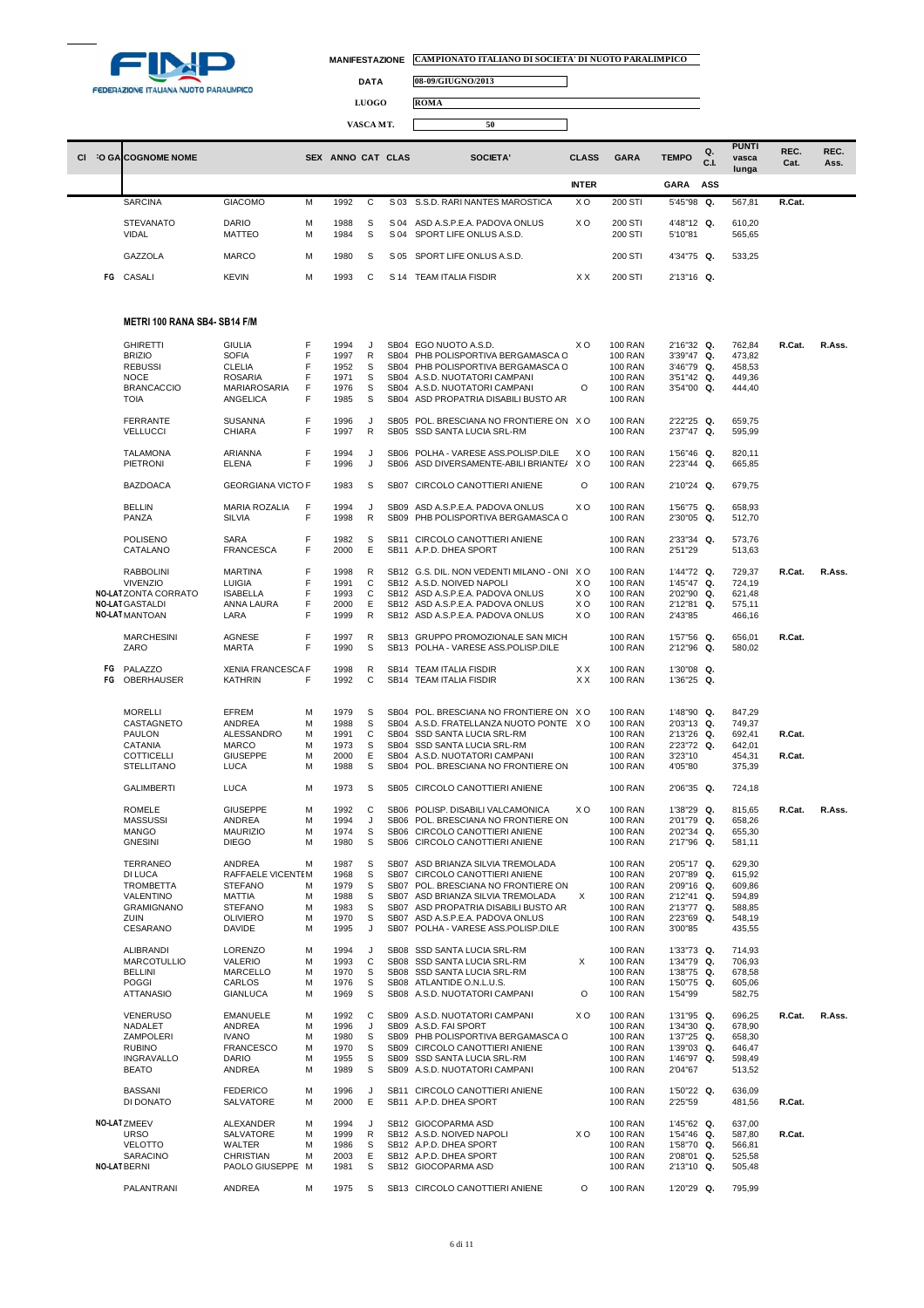

l

| MANIFESTAZIONE CAMPIONATO ITALIANO DI SOCIETA' DI NUOTO PARALIMPICO |
|---------------------------------------------------------------------|
|                                                                     |

 $\Box$ 



|                   |                                                      |                                                  |             |                      | <b>LUOGO</b>      |                      | ROMA                                                                            |                            |                                  |                                           |           |                            |              |              |
|-------------------|------------------------------------------------------|--------------------------------------------------|-------------|----------------------|-------------------|----------------------|---------------------------------------------------------------------------------|----------------------------|----------------------------------|-------------------------------------------|-----------|----------------------------|--------------|--------------|
|                   |                                                      |                                                  |             |                      | VASCA MT.         |                      | 50                                                                              |                            |                                  |                                           |           |                            |              |              |
|                   | CI O GA COGNOME NOME                                 |                                                  |             | SEX ANNO CAT CLAS    |                   |                      | SOCIETA'                                                                        | <b>CLASS</b>               | <b>GARA</b>                      | <b>TEMPO</b>                              | Q.<br>C.L | <b>PUNTI</b><br>vasca      | REC.<br>Cat. | REC.<br>Ass. |
|                   |                                                      |                                                  |             |                      |                   |                      |                                                                                 | <b>INTER</b>               |                                  | <b>GARA</b>                               | ASS       | lunga                      |              |              |
|                   | DOMENICA MATTINA 09/06/2013                          |                                                  |             |                      |                   |                      |                                                                                 |                            |                                  |                                           |           |                            |              |              |
|                   | <b>METRI 50 FARFALLA S3-S7 F/M</b>                   |                                                  |             |                      |                   |                      |                                                                                 |                            |                                  |                                           |           |                            |              |              |
|                   |                                                      |                                                  |             |                      |                   |                      |                                                                                 |                            |                                  |                                           |           |                            |              |              |
|                   | <b>SCIPIONE</b>                                      | <b>SERENA</b>                                    | F           | 1989                 | S                 | S 03                 | SSD SANTA LUCIA SRL-RM                                                          | ХO                         | 050 FAR                          | 1'28"15 Q.                                |           | 667,50                     |              |              |
|                   | <b>CHIARIONI</b><br><b>GHIRETTI</b><br><b>NOMADE</b> | <b>STEFANIA</b><br><b>GIULIA</b><br><b>MARIA</b> | F<br>F<br>F | 1979<br>1994<br>1948 | S<br>J<br>S       | S 05<br>S 05<br>S 05 | CIRCOLO CANOTTIERI ANIENE<br>EGO NUOTO A.S.D.<br>CENTRO ESTER - SOC. SPORT. DIL | X O<br>xо                  | 050 FAR<br>050 FAR<br>050 FAR    | $0'52''00$ Q.<br>1'00"30 Q.<br>1'49"23 Q. |           | 779,04<br>671,81<br>370,87 | R.Cat.       |              |
|                   | <b>BROLLI</b><br><b>TALAMONA</b>                     | <b>ALICE</b><br>ARIANNA                          | F<br>F      | 1997<br>1994         | $\mathsf{R}$<br>J | S 07<br>S 07         | ASSOCIAZIONE FUTURA ONLUS ASD<br>POLHA - VARESE ASS.POLISP.DILE                 | $\times$<br>X <sub>O</sub> | 050 FAR<br>050 FAR               | 1'00"58 Q.                                |           | 558,10                     |              |              |
|                   |                                                      |                                                  |             |                      |                   |                      |                                                                                 |                            |                                  |                                           |           |                            |              |              |
|                   | <b>FRISON</b><br>FG LUDOVICI                         | WILLIAM<br>CARLO                                 | M<br>M      | 1978<br>1971         | S<br>S            | S 03<br>S 03         | ASD A.S.P.E.A. PADOVA ONLUS<br>SSD SANTA LUCIA SRL-RM                           | ХO                         | 050 FAR<br>050 FAR               | 1'33"86 Q.                                |           | 606,65                     |              |              |
|                   | <b>MORELLI</b><br>CASTAGNETO                         | EFREM<br>ANDREA                                  | M<br>M      | 1979<br>1988         | S<br>S            | S 05<br>S 05         | POL. BRESCIANA NO FRONTIERE ON XO<br>A.S.D. FRATELLANZA NUOTO PONTE X O         |                            | 050 FAR<br>050 FAR               | 0'42"86 Q.<br>0'45"46 Q.                  |           | 796,78<br>751,21           |              |              |
|                   | <b>BENSI</b><br>CATANIA                              | NICOLO'<br>MARCO                                 | M<br>M      | 1985<br>1973         | S<br>S            | S 05<br>S 05         | CIRCOLO CANOTTIERI ANIENE<br>SSD SANTA LUCIA SRL-RM                             | X <sub>O</sub>             | 050 FAR                          | 0'47"86 Q.<br>0'59"06 Q.                  |           | 713,54<br>578,23           |              |              |
|                   | LOMBARDINI                                           | <b>SERGIO</b>                                    | M           | 1977                 | s                 | S 05                 | PHB POLISPORTIVA BERGAMASCA C                                                   |                            | 050 FAR<br>050 FAR               | 1'00"82 Q.                                |           | 561,49                     |              |              |
|                   | PAOLA<br><b>COTTICELLI</b>                           | LUIGI<br><b>GIUSEPPE</b>                         | M<br>M      | 1980<br>2000         | S<br>Ε            | S 05<br>S 05         | A.S.D. NUOTATORI CAMPANI<br>A.S.D. NUOTATORI CAMPANI                            |                            | 050 FAR<br>050 FAR               | 1'07"69 Q.<br>1'30"00                     |           | 504,51<br>379,44           | R.Cat.       |              |
|                   | <b>MASSUSSI</b>                                      | <b>ANDREA</b>                                    | M           | 1994                 | J                 | S 06                 | POL. BRESCIANA NO FRONTIERE ON                                                  |                            | 050 FAR                          | 0'50"89 Q.                                |           | 587,54                     |              |              |
|                   | <b>MAGENES</b><br><b>GNESINI</b>                     | CARLO<br><b>DIEGO</b>                            | M<br>M      | 1985<br>1980         | S<br>S            | S 06<br>S 06         | PHB POLISPORTIVA BERGAMASCA C X<br>CIRCOLO CANOTTIERI ANIENE                    |                            | 050 FAR<br>050 FAR               | 0'55"92 Q.<br>1'02"02 Q.                  |           | 534,69<br>482,10           |              |              |
|                   | <b>TARAS</b><br><b>DI LUCA</b>                       | <b>VALERIO</b><br>RAFFAELE VICENTEM              | M           | 1988<br>1968         | S<br>S            | S 07<br>S 07         | SSD SANTA LUCIA SRL-RM<br>CIRCOLO CANOTTIERI ANIENE                             | ХO                         | 050 FAR<br>050 FAR               | $0'34''14$ Q.<br>$0'42''59$ Q.            |           | 863,80<br>692,42           |              |              |
|                   | METRI 100 FARFALLA S8-S13 F/M                        |                                                  |             |                      |                   |                      |                                                                                 |                            |                                  |                                           |           |                            |              |              |
|                   | CERASUOLO                                            | <b>IMMACOLATA</b>                                | F           | 1980                 | S                 | S 08                 | CIRCOLO CANOTTIERI ANIENE                                                       | X O                        | <b>100 FAR</b>                   | 1'27"21 Q.                                |           | 804,15                     |              |              |
|                   | FG RABBOLINI                                         | <b>MARTINA</b>                                   | F           | 1998                 | R                 |                      | S 12 G.S. DIL. NON VEDENTI MILANO - ONIX O                                      |                            | <b>100 FAR</b>                   | 1'39"33 Q.                                |           | 635,36                     | R.Cat.       | R.Ass.       |
|                   |                                                      |                                                  | F           |                      |                   |                      |                                                                                 |                            |                                  |                                           |           |                            |              |              |
|                   | <b>MARCHESINI</b>                                    | AGNESE                                           |             | 1997                 | $\mathsf{R}$      |                      | S 13 GRUPPO PROMOZIONALE SAN MICH                                               |                            | <b>100 FAR</b>                   | 2'04"90 Q.                                |           | 528,02                     | R.Cat.       |              |
|                   | <b>BIANCHI</b>                                       | <b>FILIPPO</b>                                   | M           | 1994                 | J                 | S 08                 | PO.HA.FI.                                                                       |                            | <b>100 FAR</b>                   | 1'19"87 Q.                                |           | 756,85                     | R.Cat.       |              |
|                   | <b>VENERUSO</b><br><b>RECALCATI</b>                  | <b>EMANUELE</b><br><b>MARCO</b>                  | M<br>M      | 1992<br>1994         | C<br>J            | S 09<br>S 09         | A.S.D. NUOTATORI CAMPANI<br>ASD BRIANZA SILVIA TREMOLADA                        | X O<br>X O                 | 100 FAR<br><b>100 FAR</b>        | 1'12"51 Q.<br>1'23"34 Q.                  |           | 816,85<br>710,70           |              |              |
|                   | <b>CIULLI</b><br>SPAIRANI                            | <b>SIMONE</b><br>CLAUDIO                         | M<br>M      | 1986<br>1986         | S<br>S            | S 10<br>S 10         | PO.HA.FI.<br>A.I.C.S. PAVIA NUOTO A.S.D.                                        | X O                        | <b>100 FAR</b><br><b>100 FAR</b> | 1'02"66 Q.<br>1'14"42 Q.                  |           | 893,55<br>752,35           | R.Cat.       | R.Ass.       |
|                   | <b>ABETE</b>                                         | <b>VITTORIO</b>                                  | M           | 1980                 | S                 |                      | S 10 A.S.D. NUOTATORI CAMPANI                                                   | X O                        | <b>100 FAR</b>                   | 1'22"31 Q.                                |           | 680,23                     |              |              |
|                   | METRI 100 DORSO S6 - S14 F/M                         |                                                  |             |                      |                   |                      |                                                                                 |                            |                                  |                                           |           |                            |              |              |
|                   | <b>ROMANO</b><br>ZANIN                               | <b>EMANUELA</b><br><b>SOFIA</b>                  | F<br>F      | 1990<br>1989         | S<br>S            | S 06<br>S 06         | A.S.D. NUOTATORI CAMPANI<br>SSD SANTA LUCIA SRL-RM                              | xо                         | 100 DOR<br>100 DOR               | 1'38"12 Q.<br>1'47"97 Q.                  |           | 863,33<br>784,57           |              |              |
|                   | <b>FERRANTE</b>                                      | <b>SUSANNA</b>                                   | F           | 1996                 | J                 | S 06                 | POL. BRESCIANA NO FRONTIERE ON XO                                               |                            | 100 DOR                          | 2'07"57 Q.                                |           | 664,03                     |              |              |
|                   | <b>D'OTTAVI</b><br>ABBATI                            | DARIA<br><b>CLAUDIA</b>                          | F<br>F      | 1994<br>1988         | J<br>S            | S 06<br>S 06         | SSD SANTA LUCIA SRL-RM<br>A.S.D. NUOTATORI CAMPANI                              |                            | 100 DOR<br>100 DOR               | 2'14"84 Q.<br>3'27"28                     |           | 628,23<br>408,67           |              |              |
|                   | <b>CRESPI</b><br><b>NO-LAT BALSAMI</b>               | <b>SILVANA</b><br><b>MARINA</b>                  | F<br>F      | 1970                 | S<br>S            | S 06                 | ASD PROPATRIA DISABILI BUSTO AR                                                 |                            | 100 DOR                          | 3'55"10<br>4'09"65                        |           | 360,31                     |              |              |
|                   | SPINELLA                                             | CHIARA                                           | F           | 1974<br>2001         | Ε                 | S 06<br>S 06         | A.S. MARCHE NUOTO<br>PHB POLISPORTIVA BERGAMASCA C                              |                            | 100 DOR<br>100 DOR               | 4'57"20                                   |           | 339,32<br>285,03           |              |              |
|                   | <b>TUFANO</b>                                        | <b>ROSARIA</b>                                   | F           | 1958                 | S                 | S 07                 | CENTRO ESTER - SOC. SPORT. DIL                                                  |                            | 100 DOR                          | 2'25"27 Q.                                |           | 561,51                     |              |              |
|                   | <b>SIMONATO</b><br><b>IACOBACCI</b>                  | <b>MIRIAM</b><br><b>CLAUDIA</b>                  | F<br>F      | 1989<br>1986         | S<br>S            | S 07<br>S 07         | ASD A.S.P.E.A. PADOVA ONLUS<br>SSD SANTA LUCIA SRL-RM                           |                            | 100 DOR<br>100 DOR               | 2'32"63<br>2'37"95                        |           | 534,43<br>516,43           |              |              |
|                   | <b>BROLLI</b>                                        | <b>ALICE</b>                                     | F           | 1997                 | R                 | S 07                 | ASSOCIAZIONE FUTURA ONLUS ASD X                                                 |                            | 100 DOR                          | 2'44"85                                   |           | 494,81                     |              |              |
|                   | <b>CORNACCHINI</b><br><b>MOSCA</b>                   | <b>SOFIA</b><br><b>LUCIA</b>                     | F<br>F      | 1997<br>1971         | $\mathsf{R}$<br>S | S 08<br>S 08         | ATLANTIDE O.N.L.U.S.<br>A.S.D. NUOTATORI CAMPANI                                |                            | 100 DOR<br>100 DOR               | 2'12"76 Q.<br>3'00"04                     |           | 560,11<br>413,02           |              |              |
|                   | <b>GALIZIA</b>                                       | MARIAROSARIA                                     | F           | 1957                 | S                 | S 08                 | A.S.D. NUOTATORI CAMPANI                                                        |                            | 100 DOR                          |                                           |           |                            |              |              |
|                   | <b>PIOVESAN</b><br><b>VICCH</b>                      | <b>ROBERTA</b><br><b>SILVIA</b>                  | F<br>F      | 1985<br>2000         | S<br>E            | S 09<br>S 09         | SSD SANTA LUCIA SRL-RM<br>PHB POLISPORTIVA BERGAMASCA C                         |                            | 100 DOR<br>100 DOR               | 1'33"99 Q.<br>2'03"56 Q.                  |           | 737,31<br>560,86           | R.Cat.       |              |
|                   | <b>VITALE</b><br><b>GRANCEA</b>                      | ALESSANDRA<br><b>FLORENTINA</b>                  | F<br>F      | 1971<br>2000         | S<br>Ε            | S 09<br>S 09         | A.S.D. NUOTATORI CAMPANI<br>POL. BRESCIANA NO FRONTIERE ON                      |                            | 100 DOR<br>100 DOR               | 2'20"40<br>2'43"85                        |           | 493,59<br>422,95           |              |              |
|                   | <b>FILISETTI</b><br><b>AGLIOTI</b>                   | SONIA<br><b>LUCILLA</b>                          | F<br>F      | 1987<br>1972         | S<br>S            | S 10<br>S 10         | POL. BRESCIANA NO FRONTIERE ON<br>CIRCOLO CANOTTIERI ANIENE                     |                            | 100 DOR<br>100 DOR               | 1'55"54<br>2'11"75                        |           | 570,37<br>500,19           |              |              |
|                   | CATALANO                                             | <b>FRANCESCA</b>                                 | F           | 2000                 | E                 | S 11                 | A.P.D. DHEA SPORT                                                               |                            | 100 DOR                          | 2'27"26 Q.                                |           | 533,68                     |              |              |
| <b>NO-LATCIVA</b> |                                                      | LARA                                             | F           | 1970                 | S                 | S 11                 | GIOCOPARMA ASD                                                                  |                            | 100 DOR                          | 2'42"34                                   |           | 484,11                     |              |              |
|                   | <b>NO-LAT GRITTI</b><br>LAZZARI                      | <b>ELEONORA</b><br><b>ELENA</b>                  | F<br>F      | 1981<br>1972         | S<br>S            | S 11<br>S 11         | PHB POLISPORTIVA BERGAMASCA C<br>POL. BRESCIANA NO FRONTIERE ON                 |                            | 100 DOR<br>100 DOR               | 3'01"48<br>3'34"31                        |           | 433,05<br>366,71           |              |              |
|                   | <b>RABBOLINI</b>                                     | <b>MARTINA</b>                                   | F           | 1998                 | R                 | S 12                 | G.S. DIL. NON VEDENTI MILANO - ONI XO                                           |                            | 100 DOR                          | 1'36"92 Q.                                |           | 701,51                     |              |              |
|                   | <b>NO-LAT GASTALDI</b><br><b>NO-LAT MANTOAN</b>      | ANNA LAURA<br>LARA                               | F<br>F      | 2000<br>1999         | Ε<br>R            |                      | S 12 ASD A.S.P.E.A. PADOVA ONLUS<br>S 12 ASD A.S.P.E.A. PADOVA ONLUS            | ХO<br>ХO                   | 100 DOR<br>100 DOR               | 2'05"31 Q.<br>2'50"71                     |           | 542,57<br>398,28           |              |              |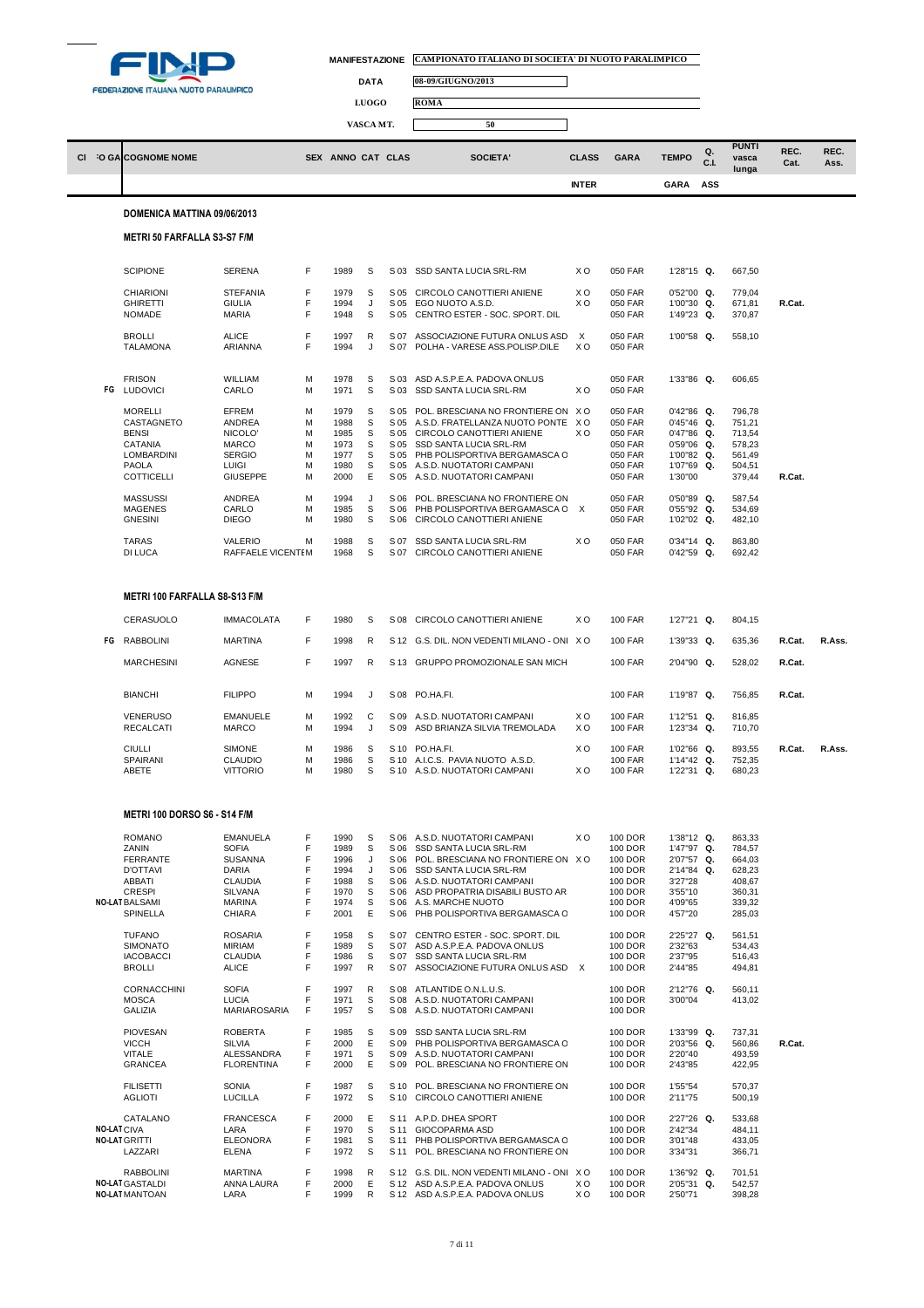

## **MANIFESTAZIONE CAMPIONATO ITALIANO DI SOCIETA' DI NUOTO PARALIMPICO**

 $\Box$ 

**DATA 08-09/GIUGNO/2013**

**LUOGO ROMA**

|          |                                              |                                            |        |                   | VASCA MT.    |              | 50                                                               |              |                                  |                             |           |                                |              |              |
|----------|----------------------------------------------|--------------------------------------------|--------|-------------------|--------------|--------------|------------------------------------------------------------------|--------------|----------------------------------|-----------------------------|-----------|--------------------------------|--------------|--------------|
|          | CI O GALCOGNOME NOME                         |                                            |        | SEX ANNO CAT CLAS |              |              | SOCIETA'                                                         | <b>CLASS</b> | <b>GARA</b>                      | <b>TEMPO</b>                | Q.<br>C.L | <b>PUNTI</b><br>vasca<br>lunga | REC.<br>Cat. | REC.<br>Ass. |
|          |                                              |                                            |        |                   |              |              |                                                                  | <b>INTER</b> |                                  | <b>GARA</b>                 | ASS       |                                |              |              |
|          | PALANTRANI                                   | <b>ALESSIA</b>                             | F      | 1983              | S            | S 13         | CIRCOLO CANOTTIERI ANIENE                                        |              | 100 DOR                          | 1'59"75 Q.                  |           | 576,95                         | R.Cat.       | R.Ass.       |
|          | ZARO                                         | <b>MARTA</b>                               | F      | 1990              | S            | S 13         | POLHA - VARESE ASS.POLISP.DILE                                   |              | <b>100 DOR</b>                   | 2'08"86 Q.                  |           | 536,16                         |              |              |
| FG<br>FG | PALAZZO<br><b>GIBELLINI</b>                  | <b>XENIA FRANCESCA F</b><br><b>MICHELA</b> | F      | 1998<br>1980      | R<br>S       | S 14<br>S 14 | <b>TEAM ITALIA FISDIR</b><br>PHB POLISPORTIVA BERGAMASCA C       | ХX           | 100 DOR<br>100 DOR               | 1'21"43 Q.<br>2'05"46 Q.    |           |                                |              |              |
|          | CAVALIERE                                    | <b>ANTONIO</b>                             | M      | 1988              | S            | S 06         | ASD SPORTING CLUB FLEGREO                                        | XO           | 100 DOR                          | 1'34"77 Q.                  |           | 776,19                         | R.Cat.       | R.Ass.       |
|          | <b>MASSUSSI</b>                              | <b>ANDREA</b>                              | M      | 1994              | J            | S 06         | POL. BRESCIANA NO FRONTIERE ON                                   |              | 100 DOR                          | 1'37"14 Q.                  |           | 757,26                         | R.Cat.       |              |
|          | POPESCU<br><b>DOLFIN</b>                     | RADU<br><b>MARCO MARIA</b>                 | M<br>M | 1971<br>1981      | S<br>S       | S 06<br>S 06 | SSD SANTA LUCIA SRL-RM<br>CENTRO INTERCULTURA E SPORT A          |              | 100 DOR<br>100 DOR               | 1'42"29<br>2'01"76          | Q.<br>Q.  | 719,13<br>604,14               |              |              |
|          | MATTIAZZI                                    | ANDREA                                     | M      | 1993              | C            | S 06         | SPORT LIFE ONLUS A.S.D.                                          |              | 100 DOR                          | 2'11"06                     |           | 561,27                         |              |              |
|          | CASTIGLIONI                                  | SAMUELE                                    | M      | 1991              | C            | S 06         | ASD PROPATRIA DISABILI BUSTO AR                                  |              | 100 DOR                          | 2'11"79                     |           | 558,16                         |              |              |
|          | <b>MOTTA</b><br><b>COSTANTINI</b>            | ANDREA<br><b>ALVISE</b>                    | M<br>M | 1974<br>1987      | S<br>s       | S 06<br>S 06 | POL. BRESCIANA NO FRONTIERE ON<br>ASSOCIAZIONE POLISPORTIVA TERR |              | 100 DOR<br>100 DOR               | 2'37"18<br>2'37"27          |           | 468,00<br>467,73               |              |              |
|          | <b>TRAVAINI</b>                              | <b>MICHELE</b>                             | M      | 1992              | C            | S 06         | POL. BRESCIANA NO FRONTIERE ON                                   |              | 100 DOR                          | 3'26"61                     |           | 356,03                         |              |              |
|          | PANZA                                        | <b>FERDINANDO</b>                          | M      | 1945              | S            | S 06         | PHB POLISPORTIVA BERGAMASCA C                                    |              | 100 DOR                          | 4'08"22                     |           | 296,35                         |              |              |
|          | <b>FERRARI</b><br>MALATESTA                  | MARCO<br>PIERLUIGI                         | M<br>M | 1970<br>1985      | s<br>s       | S 06<br>S 06 | CIRCOLO CANOTTIERI ANIENE<br>SSD SANTA LUCIA SRL-RM              |              | 100 DOR<br>100 DOR               |                             |           |                                |              |              |
|          |                                              |                                            |        |                   |              | S 07         | FORMIDABILE S.S.D. ARL                                           | ХO           | 100 DOR                          | 1'25"94 Q.                  |           |                                |              |              |
|          | <b>BOCCIARDO</b><br><b>FAZZARI</b>           | <b>FRANCESCO</b><br><b>ROBERTO</b>         | M<br>M | 1994<br>1987      | J<br>S       | S 07         | A.S.D. FRATELLANZA NUOTO PONTE                                   |              | 100 DOR                          | 1'43"97 Q.                  |           | 812,89<br>671,92               |              |              |
|          | <b>CIAGLIA</b>                               | <b>ALESSIO</b>                             | M      | 1974              | S            | S 07         | ASD BRIANZA SILVIA TREMOLADA                                     |              | 100 DOR                          | 1'52"84                     |           | 619,11                         |              |              |
|          | <b>TESSARO</b>                               | GABRIELE                                   | M      | 1997              | R<br>s       | S 07<br>S 07 | ASSOCIAZIONE POLISPORTIVA TERR<br>A.S.D. IDEANUOTO ALBENGA       |              | 100 DOR                          | 2'28"75                     |           | 469,65                         |              |              |
|          | CAGNINO<br><b>PICCO</b>                      | ALESSANDRO<br>GABRIELE                     | M<br>M | 1989<br>1996      | J            | S 07         | A.S.D. FAI SPORT                                                 |              | 100 DOR<br>100 DOR               | 2'34"52<br>2'35"79          |           | 452,11<br>448,42               |              |              |
|          | <b>FRATONI</b>                               | <b>LUCA</b>                                | M      | 1986              | S            | S 07         | CIRCOLO CANOTTIERI ANIENE                                        |              | 100 DOR                          |                             |           |                                |              |              |
|          | APPICIUTOLI                                  | PIERPAOLO                                  | M      | 1988              | S            | S 08         | SSD SANTA LUCIA SRL-RM                                           |              | 100 DOR                          | 2'04"35                     |           | 520,06                         |              |              |
|          | <b>MICUNCO</b>                               | <b>VINCENZO</b>                            | M      | 1988              | S            | S 09         | CIRCOLO CANOTTIERI ANIENE                                        |              | 100 DOR                          | 1'11"61 Q.                  |           | 862,31                         |              |              |
|          | PREZZI                                       | <b>YURI</b>                                | M      | 1994              | J            | S 09         | CIRCOLO CANOTTIERI ANIENE                                        | ХO           | 100 DOR                          | 1'18"14 Q.                  |           | 790,25                         |              |              |
|          | <b>BICELLI</b><br><b>RECALCATI</b>           | <b>FEDERICO</b><br><b>MARCO</b>            | M<br>M | 1999<br>1994      | R<br>J       | S 09<br>S 09 | POL. BRESCIANA NO FRONTIERE ON<br>ASD BRIANZA SILVIA TREMOLADA   | X O          | <b>100 DOR</b><br><b>100 DOR</b> | 1'19"88 Q.<br>1'20"05 Q.    |           | 773,03<br>771,39               |              |              |
|          | <b>FONTE</b>                                 | ANGELO                                     | M      | 1978              | S            | S 09         | SSD SANTA LUCIA SRL-RM                                           | ХO           | 100 DOR                          | 1'26"22 Q.                  |           | 716,19                         |              |              |
|          | CADEI                                        | LUCA                                       | M      | 1992              | C            | S 09         | POL. BRESCIANA NO FRONTIERE ON                                   |              | 100 DOR                          | 1'33"90 Q.                  |           | 657,61                         |              |              |
|          | <b>SANTORO</b><br>PAPI                       | ANGELO<br><b>GIULIO MARIA</b>              | M<br>M | 1988<br>1994      | S<br>J       | S 09<br>S 09 | A.S.D. NUOTATORI CAMPANI<br>SSD SANTA LUCIA SRL-RM               |              | 100 DOR<br>100 DOR               | 1'35"97 Q.<br>2'18"69       |           | 643,43<br>445,24               |              |              |
|          | <b>FARES</b>                                 | <b>CHRISTIAN</b>                           | M      | 1985              | S            | S 09         | SSD SANTA LUCIA SRL-RM                                           |              | 100 DOR                          |                             |           |                                |              |              |
|          | AHMETHODZIC                                  | <b>ADMIR</b>                               | M      | 1982              | S            | S 09         | CIRCOLO CANOTTIERI ANIENE                                        |              | 100 DOR                          |                             |           |                                |              |              |
|          | PAVAN<br>CACCIAMANO                          | ALBERTO<br>GIANLUCA                        | M<br>M | 1989<br>1971      | S<br>S       | S 10<br>S 10 | CIRCOLO CANOTTIERI ANIENE<br>SSD SANTA LUCIA SRL-RM              | O<br>xо      | 100 DOR<br>100 DOR               | 1'12"69 Q.<br>1'19"59 Q.    |           | 825,56<br>753,99               |              |              |
|          | <b>SERPICO</b>                               | ALESSANDRO                                 | M      | 1988              | S            |              | S 12 SSD SANTA LUCIA SRL-RM                                      | xо           | 100 DOR                          | 1'28"48 Q.                  |           | 670,77                         |              |              |
|          | SARACINO                                     | CHRISTIAN                                  | M      | 2003              | Е            |              | S 12 A.P.D. DHEA SPORT                                           |              | 100 DOR                          | 3'14"02                     |           | 305,90                         | R.Cat.       |              |
| FG       | CASALI                                       | <b>KEVIN</b>                               | M      | 1993              | С            |              | S 14 TEAM ITALIA FISDIR                                          | X X          | 100 DOR                          | 1'21"35 Q.                  |           |                                |              |              |
|          | <b>METRI 50 STILE LIBERO S1-S13 F/M</b>      |                                            |        |                   |              |              |                                                                  |              |                                  |                             |           |                                |              |              |
|          | MAZZOLA                                      | <b>OLGA</b>                                | F      | 1982              | S            |              | S 02 POL. BRESCIANA NO FRONTIERE ON                              |              | 050 STI                          | 1'50"69 Q.                  |           | 606,65                         |              |              |
|          | LAT BORRELLI                                 | <b>MARIA GRAZIA</b>                        | F      | 1977              | S            |              | S 02 CENTRO ESTER - SOC. SPORT. DIL                              |              | 050 STI                          | 2'51"20                     |           | 392,23                         |              |              |
|          | <b>GADOLA</b>                                | <b>GIULIA</b>                              | F      | 1986              | S .          |              | S 03 POL. BRESCIANA NO FRONTIERE ON XO                           |              | 050 STI                          | 1'24"46 Q.                  |           | 569.62                         |              |              |
|          | ZANMARCHI<br><b>GRIGOLON</b>                 | VALENTINA<br><b>GIULIA</b>                 | F<br>F | 1976<br>1979      | S<br>S       | S 03         | S 03 A.S.D. FAI SPORT<br>ASD A.S.P.E.A. PADOVA ONLUS             | xо           | 050 STI<br>050 STI               | 1'46"95 Q.<br>2'18"27 Q.    |           | 449,84<br>347,94               |              |              |
|          | <b>BELLETTI</b>                              | <b>DANIELA</b>                             | F      | 1984              | S            | S 03         | SPORT LIFE ONLUS A.S.D.                                          |              | 050 STI                          | 2'30"51                     |           | 319,65                         |              |              |
|          | <b>IMPARATO</b>                              | <b>STEFANIA</b>                            | F.     | 1993              | C            | S 03         | A.S.D. NUOTATORI CAMPANI                                         |              | 050 STI                          | 3'31"52                     |           | 227,45                         |              |              |
|          | <b>TRIMI</b><br>CORTE                        | <b>ARJOLA</b><br><b>ALESSIA</b>            | F<br>F | 1987<br>1985      | S<br>S       | S 04<br>S 04 | ASD BRIANZA SILVIA TREMOLADA<br>SPORT LIFE ONLUS A.S.D.          | XO           | 050 STI<br>050 STI               | $0'48''78$ Q.<br>1'21"23 Q. |           | 905,90<br>544,01               |              |              |
|          | <b>NOCE</b>                                  | <b>ROSARIA</b>                             | F      | 1971              | S            | S 04         | A.S.D. NUOTATORI CAMPANI                                         |              | 050 STI                          | 1'48"35                     |           | 407,84                         |              |              |
|          | DE NICOLA                                    | <b>MARIA</b>                               | F      | 1998              | R            | S 04         | A.S.D. ORIONE PESCARA                                            |              | 050 STI                          |                             |           |                                |              |              |
|          | <b>NO-LAT SILVESTRELLI</b>                   | SABRINA                                    | F      | 1980              | S            | S 04         | A.S. MARCHE NUOTO                                                |              | 050 STI                          |                             |           |                                |              |              |
|          | <b>VELLUCCI</b>                              | <b>CHIARA</b>                              | F      | 1997              | R            |              | S 05 SSD SANTA LUCIA SRL-RM                                      |              | 050 STI                          | 1'04"40 Q.                  |           | 557,14                         |              |              |
|          | <b>MIGLIACCIO</b><br><b>NO-LAT BONVECCHI</b> | ANGELA<br><b>MARIA</b>                     | F<br>F | 2000<br>1985      | E<br>S       | S 05<br>S 05 | A.P.D. DHEA SPORT<br>A.S. MARCHE NUOTO                           |              | 050 STI<br>050 STI               | 1'06"74 Q.<br>1'13"33 Q.    |           | 537,61<br>489,29               | R.Cat.       |              |
|          | CANCIELLO                                    | <b>ANTONIETTA</b>                          | F      | 1994              | J            | S 05         | A.S.D. NUOTATORI CAMPANI                                         |              | 050 STI                          | 1'13"76 Q.                  |           | 486,44                         |              |              |
|          | <b>SIMION</b>                                | EMMA                                       | F      | 1997              | $\mathsf{R}$ | S 05         | ASD A.S.P.E.A. PADOVA ONLUS                                      |              | 050 STI                          | 1'15"15                     |           | 477,45                         |              |              |
|          | <b>NOMADE</b><br><b>SANTONOCITO</b>          | <b>MARIA</b><br><b>LISA</b>                | F<br>F | 1948              | s<br>S       | S 05<br>S 05 | CENTRO ESTER - SOC. SPORT. DIL<br>ASD BRIANZA SILVIA TREMOLADA   |              | 050 STI<br>050 STI               | 1'15"56<br>1'15"67          |           | 474,85                         |              |              |
|          | <b>REBUSSI</b>                               | <b>CLELIA</b>                              | F      | 1982<br>1952      | S            | S 05         | PHB POLISPORTIVA BERGAMASCA C                                    |              | 050 STI                          | 1'29"94                     |           | 474,16<br>398,93               |              |              |
|          | <b>BRANCACCIO</b>                            | MARIAROSARIA                               | F      | 1976              | S            | S 05         | A.S.D. NUOTATORI CAMPANI                                         | O            | 050 STI                          | 1'31"02                     |           | 394,20                         |              |              |
|          | <b>FALONE</b>                                | <b>FEDERICA</b>                            | F<br>F | 1993              | C            | S 05         | SSD SANTA LUCIA SRL-RM                                           |              | 050 STI                          | 1'31"57                     |           | 391,83                         |              |              |
|          | CASTELLARIN<br>TUTTINO                       | LAURA<br><b>DANIELA</b>                    | F      | 1989<br>1974      | S<br>S       | S 05<br>S 05 | A.S.D. FAI SPORT<br>A.S.D. FAI SPORT                             |              | 050 STI<br>050 STI               | 1'54"55<br>2'44"07          |           | 313,23<br>218,69               |              |              |
|          | <b>TOIA</b>                                  | ANGELICA                                   | F      | 1985              | S            | S 05         | ASD PROPATRIA DISABILI BUSTO AR                                  |              | 050 STI                          |                             |           |                                |              |              |
|          | <b>ROMANO</b>                                | <b>EMANUELA</b>                            | F<br>F | 1990              | S            | S 06         | A.S.D. NUOTATORI CAMPANI                                         | ХO           | 050 STI                          | 0'38"80 Q.                  |           | 896,13                         |              |              |
|          | ZANIN<br><b>SOLA</b>                         | <b>SOFIA</b><br><b>YLENIA</b>              | F      | 1989<br>1995      | S<br>J       | S 06<br>S 06 | SSD SANTA LUCIA SRL-RM<br>POL. BRESCIANA NO FRONTIERE ON XO      |              | 050 STI<br>050 STI               | 0'45"04 Q.<br>0'50"97 Q.    |           | 771,98<br>682,17               |              |              |
|          | <b>D'OTTAVI</b>                              | <b>DARIA</b>                               | F      | 1994              | J            | S 06         | <b>SSD SANTA LUCIA SRL-RM</b>                                    |              | 050 STI                          | 0'58"76 Q.                  |           | 591,73                         |              |              |
|          | ABBATI                                       | <b>CLAUDIA</b>                             | F      | 1988              | S            | S 06         | A.S.D. NUOTATORI CAMPANI                                         |              | 050 STI                          | 1'00"22                     |           | 577,38                         |              |              |
|          | LOCATELLI<br><b>BUSATO</b>                   | ALESSANDRA<br>PATRIZIA                     | F<br>F | 1984<br>1977      | S<br>S       | S 06<br>S 06 | PHB POLISPORTIVA BERGAMASCA C<br>ASD A.S.P.E.A. PADOVA ONLUS     |              | 050 STI<br>050 STI               | 1'08"73<br>1'08"81          |           | 505,89<br>505,30               |              |              |
|          | <b>NO-LAT BALSAMI</b>                        | MARINA                                     | F      | 1974              | S            | S 06         | A.S. MARCHE NUOTO                                                |              | 050 STI                          | 1'32"16                     |           | 377,28                         |              |              |
|          | <b>CRESPI</b>                                | <b>SILVANA</b>                             | F      | 1970              | S            | S 06         | ASD PROPATRIA DISABILI BUSTO AR                                  |              | 050 STI                          | 1'50"76                     |           | 313,92                         |              |              |
|          | SPINELLA                                     | CHIARA                                     | F      | 2001              | Ε            | S 06         | PHB POLISPORTIVA BERGAMASCA C                                    |              | 050 STI                          | 1'54"45                     |           | 303,80                         |              |              |
|          | <b>BOSCAINI</b>                              | LAURA                                      | F      | 1989              | S            |              | S 07 POL. BRESCIANA NO FRONTIERE ON                              |              | 050 STI                          | 0'51"12 Q.                  |           | 618,94                         |              |              |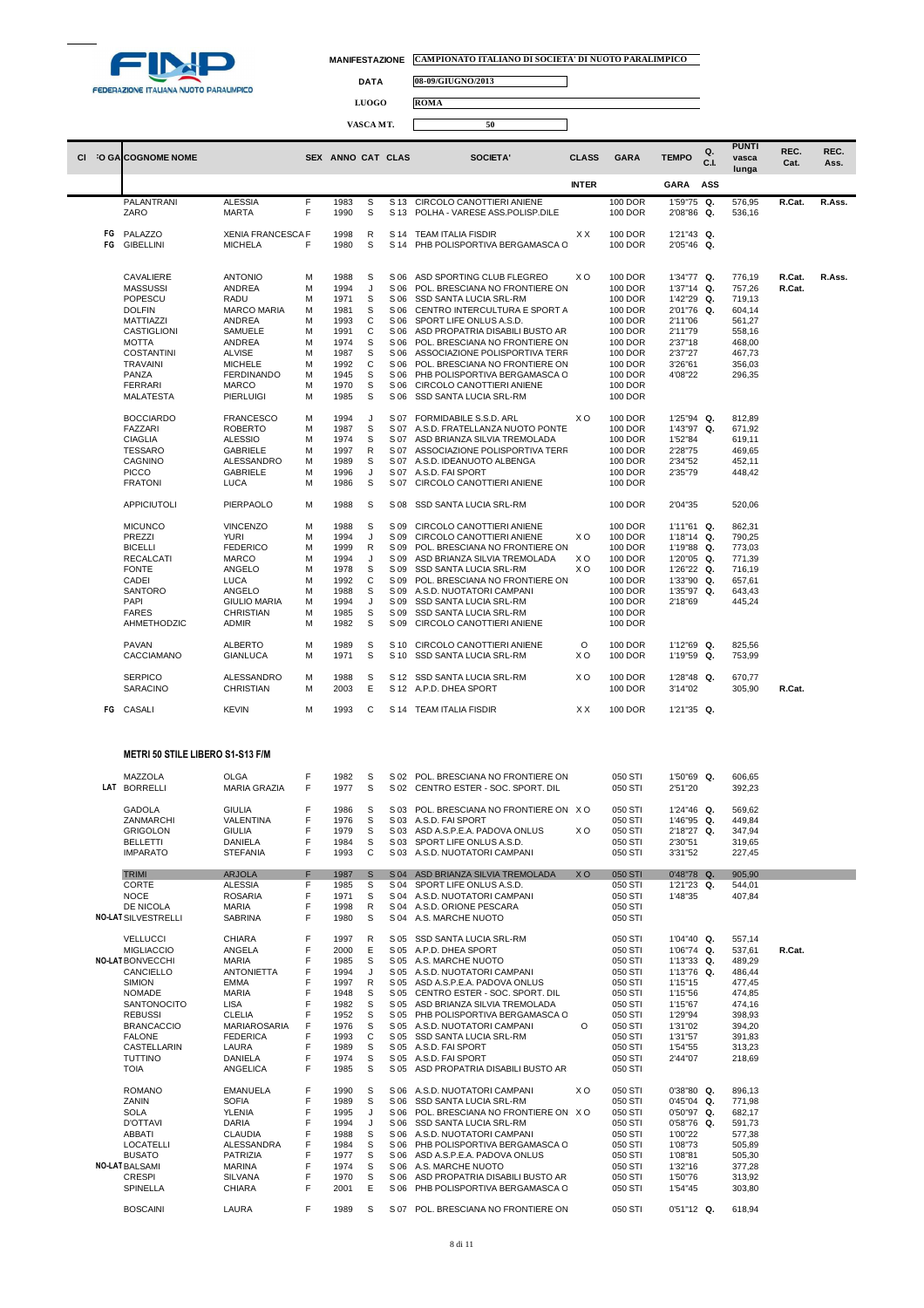

 $\Box$ 

 $\Box$ 

**DATA 08-09/GIUGNO/2013**

**LUOGO ROMA**

| <b>O GALCOGNOME NOME</b><br><b>CI</b>                                                                                                                                                                                                                                                                  |                                                                                                                      |                                                                                                                                                                                                                                              | SEX ANNO CAT CLAS                                                                                                                            |                                                                                                |                                                                                                                                              | SOCIETA'                                                                                                                                                                                                                                                                                                                                                                                                                                                                                                                                                                      | <b>CLASS</b>                                | <b>GARA</b>                                                                                                                                                                                        | <b>TEMPO</b>                                                                                                                                                                                                    | Q.<br>C.I. | <b>PUNTI</b><br>vasca<br>lunga                                                                                                                                         | REC.<br>Cat. | REC.<br>Ass. |
|--------------------------------------------------------------------------------------------------------------------------------------------------------------------------------------------------------------------------------------------------------------------------------------------------------|----------------------------------------------------------------------------------------------------------------------|----------------------------------------------------------------------------------------------------------------------------------------------------------------------------------------------------------------------------------------------|----------------------------------------------------------------------------------------------------------------------------------------------|------------------------------------------------------------------------------------------------|----------------------------------------------------------------------------------------------------------------------------------------------|-------------------------------------------------------------------------------------------------------------------------------------------------------------------------------------------------------------------------------------------------------------------------------------------------------------------------------------------------------------------------------------------------------------------------------------------------------------------------------------------------------------------------------------------------------------------------------|---------------------------------------------|----------------------------------------------------------------------------------------------------------------------------------------------------------------------------------------------------|-----------------------------------------------------------------------------------------------------------------------------------------------------------------------------------------------------------------|------------|------------------------------------------------------------------------------------------------------------------------------------------------------------------------|--------------|--------------|
|                                                                                                                                                                                                                                                                                                        |                                                                                                                      |                                                                                                                                                                                                                                              |                                                                                                                                              |                                                                                                |                                                                                                                                              |                                                                                                                                                                                                                                                                                                                                                                                                                                                                                                                                                                               | <b>INTER</b>                                |                                                                                                                                                                                                    | <b>GARA</b>                                                                                                                                                                                                     | ASS        |                                                                                                                                                                        |              |              |
| <b>MURANO</b><br><b>BROLLI</b><br><b>SIMONATO</b><br><b>IACOBACCI</b><br><b>TUFANO</b>                                                                                                                                                                                                                 | <b>ALICE</b><br><b>MIRIAM</b>                                                                                        | <b>DANIELA</b><br>F<br>F<br>F<br>F<br><b>CLAUDIA</b><br>F<br><b>ROSARIA</b>                                                                                                                                                                  | 1977<br>1997<br>1989<br>1986<br>1958                                                                                                         | S<br>${\sf R}$<br>S<br>S<br>S                                                                  | S 07<br>S 07<br>S 07<br>S 07<br>S 07                                                                                                         | ASD PROPATRIA DISABILI BUSTO AR<br>ASSOCIAZIONE FUTURA ONLUS ASD<br>ASD A.S.P.E.A. PADOVA ONLUS<br>SSD SANTA LUCIA SRL-RM<br>CENTRO ESTER - SOC. SPORT. DIL                                                                                                                                                                                                                                                                                                                                                                                                                   | $\mathsf{X}$                                | 050 STI<br>050 STI<br>050 STI<br>050 STI<br>050 STI                                                                                                                                                | 0'52"95<br>1'00"20<br>1'02"39<br>1'05"22<br>1'08"30                                                                                                                                                             | Q.         | 597,54<br>525,58<br>507,13<br>485,13<br>463,25                                                                                                                         |              |              |
| CERASUOLO<br><b>BAZDOACA</b><br><b>MOSCA</b><br><b>GALIZIA</b>                                                                                                                                                                                                                                         | LUCIA                                                                                                                | F<br><b>IMMACOLATA</b><br><b>GEORGIANA VICTO F</b><br>F<br>F<br>MARIAROSARIA                                                                                                                                                                 | 1980<br>1983<br>1971<br>1957                                                                                                                 | S<br>$\mathbb S$<br>S<br>S                                                                     | S 08<br>S 08<br>S 08<br>S 08                                                                                                                 | CIRCOLO CANOTTIERI ANIENE<br>CIRCOLO CANOTTIERI ANIENE<br>A.S.D. NUOTATORI CAMPANI<br>A.S.D. NUOTATORI CAMPANI                                                                                                                                                                                                                                                                                                                                                                                                                                                                | xо<br>O                                     | 050 STI<br>050 STI<br>050 STI<br>050 STI                                                                                                                                                           | $0'35''91$ Q.<br>0'39"19 Q.<br>1'06"23                                                                                                                                                                          |            | 859,09<br>787,19<br>465,80                                                                                                                                             |              |              |
| <b>PIOVESAN</b><br><b>BELLIN</b><br><b>VICCH</b><br><b>VITALE</b><br><b>GRANCEA</b>                                                                                                                                                                                                                    | <b>SILVIA</b>                                                                                                        | F<br><b>ROBERTA</b><br>F<br><b>MARIA ROZALIA</b><br>F<br>F<br>ALESSANDRA<br>F<br><b>FLORENTINA</b>                                                                                                                                           | 1985<br>1994<br>2000<br>1971<br>2000                                                                                                         | S<br>J<br>Е<br>S<br>Ε                                                                          | S 09<br>S 09<br>S 09<br>S 09<br>S 09                                                                                                         | SSD SANTA LUCIA SRL-RM<br>ASD A.S.P.E.A. PADOVA ONLUS<br>PHB POLISPORTIVA BERGAMASCA C<br>A.S.D. NUOTATORI CAMPANI<br>POL. BRESCIANA NO FRONTIERE ON                                                                                                                                                                                                                                                                                                                                                                                                                          | XO                                          | 050 STI<br>050 STI<br>050 STI<br>050 STI<br>050 STI                                                                                                                                                | $0'37"58$ Q.<br>0'41"80<br>0'52"37<br>0'58"75<br>1'02"56                                                                                                                                                        | Q.         | 772,75<br>694,74<br>554,52<br>494,30<br>464,19                                                                                                                         | R.Cat.       |              |
| <b>FILISETTI</b><br>PANZA<br><b>AGLIOTI</b><br><b>LONGHI</b>                                                                                                                                                                                                                                           | <b>SONIA</b><br><b>SILVIA</b>                                                                                        | F<br>F<br>F<br><b>LUCILLA</b><br>F<br><b>BEATRICE</b>                                                                                                                                                                                        | 1987<br>1998<br>1972<br>1994                                                                                                                 | S<br>R<br>S<br>J                                                                               | S 10<br>S 10<br>S 10<br>S 10                                                                                                                 | POL. BRESCIANA NO FRONTIERE ON<br>PHB POLISPORTIVA BERGAMASCA C<br>CIRCOLO CANOTTIERI ANIENE<br>POL. BRESCIANA NO FRONTIERE ON                                                                                                                                                                                                                                                                                                                                                                                                                                                |                                             | 050 STI<br>050 STI<br>050 STI<br>050 STI                                                                                                                                                           | 0'43"24<br>0'43"94<br>0'48"47<br>0'50"24                                                                                                                                                                        |            | 649,86<br>639,51<br>579,74<br>559,32                                                                                                                                   | R.Cat.       |              |
| <b>POLISENO</b><br>CATALANO<br><b>NO-LAT GRITTI</b><br>LAZZARI<br><b>NO-LAT CIVA</b>                                                                                                                                                                                                                   | <b>SARA</b><br><b>ELENA</b><br>LARA                                                                                  | F<br>F<br><b>FRANCESCA</b><br>F<br><b>ELEONORA</b><br>F<br>F                                                                                                                                                                                 | 1982<br>2000<br>1981<br>1972<br>1970                                                                                                         | S<br>Ε<br>S<br>S<br>S                                                                          | S 11<br>S 11<br>S 11<br>S 11<br>S 11                                                                                                         | CIRCOLO CANOTTIERI ANIENE<br>A.P.D. DHEA SPORT<br>PHB POLISPORTIVA BERGAMASCA C<br>POL. BRESCIANA NO FRONTIERE ON<br><b>GIOCOPARMA ASD</b>                                                                                                                                                                                                                                                                                                                                                                                                                                    |                                             | 050 STI<br>050 STI<br>050 STI<br>050 STI<br>050 STI                                                                                                                                                | $0'48"00$ Q.<br>1'01"22<br>1'17"09<br>1'19"02<br>1'21"97                                                                                                                                                        |            | 644,58<br>505,39<br>401,35<br>391,55<br>377,46                                                                                                                         |              |              |
| <b>VIVENZIO</b><br><b>NO-LATZONTA CORRATO</b><br><b>NO-LAT GASTALDI</b><br><b>NO-LAT MANTOAN</b>                                                                                                                                                                                                       | <b>LUIGIA</b><br>LARA                                                                                                | F<br>F<br><b>ISABELLA</b><br>F<br>ANNA LAURA<br>F                                                                                                                                                                                            | 1991<br>1993<br>2000<br>1999                                                                                                                 | С<br>C<br>Ε<br>R                                                                               | S 12                                                                                                                                         | S 12 A.S.D. NOIVED NAPOLI<br>S 12 ASD A.S.P.E.A. PADOVA ONLUS<br>S 12 ASD A.S.P.E.A. PADOVA ONLUS<br>ASD A.S.P.E.A. PADOVA ONLUS                                                                                                                                                                                                                                                                                                                                                                                                                                              | XO<br>XO<br>XO<br>xо                        | 050 STI<br>050 STI<br>050 STI<br>050 STI                                                                                                                                                           | $0'37"15$ Q.<br>0'43"13 Q.<br>0'56"24<br>1'00"55                                                                                                                                                                |            | 724,09<br>623,70<br>478,31<br>444,26                                                                                                                                   | R.Cat.       | R.Ass.       |
| <b>ALBICINI</b><br>PALANTRANI                                                                                                                                                                                                                                                                          |                                                                                                                      | <b>CRISTINA</b><br>F<br>F<br><b>ALESSIA</b>                                                                                                                                                                                                  | 1969<br>1983                                                                                                                                 | S<br>S                                                                                         | S 13<br>S 13                                                                                                                                 | POL. BRESCIANA NO FRONTIERE ON<br>CIRCOLO CANOTTIERI ANIENE                                                                                                                                                                                                                                                                                                                                                                                                                                                                                                                   |                                             | 050 STI<br>050 STI                                                                                                                                                                                 | 0'45"31<br>0'46"99                                                                                                                                                                                              |            | 604,28<br>582,68                                                                                                                                                       |              |              |
| <b>GUERRA</b>                                                                                                                                                                                                                                                                                          | <b>SACHA</b><br><b>DURIGHELLO</b>                                                                                    | М<br><b>MICHELE</b><br>М                                                                                                                                                                                                                     | 1992<br>1982                                                                                                                                 | С<br>S                                                                                         | S 02<br>S 02                                                                                                                                 | SPORT LIFE ONLUS A.S.D.<br>SPORT LIFE ONLUS A.S.D.                                                                                                                                                                                                                                                                                                                                                                                                                                                                                                                            |                                             | 050 STI<br>050 STI                                                                                                                                                                                 | 1'51"78 Q.<br>2'24"24                                                                                                                                                                                           |            | 529,61<br>410,43                                                                                                                                                       |              |              |
| <b>LUDOVICI</b><br><b>GIOVAGNOLI</b><br><b>CONTI</b><br><b>FRISON</b><br>LAT VINCENZI<br><b>SEPULCRI</b><br><b>SILVESTRI</b><br><b>REGGIANI</b>                                                                                                                                                        | CARLO<br>MANDRUZZATO<br><b>DIEGO</b>                                                                                 | М<br>GIANLUCA<br>М<br>ALESSANDRO<br>М<br>WILLIAM<br>М<br>ANDREA ROBERTOM<br>ANDREA<br>М<br>BRUNO GIORDANO M<br>М<br><b>SIMONE</b><br>М                                                                                                       | 1971<br>1971<br>2002<br>1978<br>1971<br>1975<br>1998<br>1974<br>1979                                                                         | S<br>S<br>Ε<br>S<br>S<br>S<br>R<br>S<br>S                                                      | S 03<br>S 03<br>S 03<br>S 03<br>S 03<br>S 03<br>S 03<br>S 03<br>S 03                                                                         | SSD SANTA LUCIA SRL-RM<br>SSD SANTA LUCIA SRL-RM<br>POL. BRESCIANA NO FRONTIERE ON<br>ASD A.S.P.E.A. PADOVA ONLUS<br>ATLANTIDE O.N.L.U.S.<br>A.S.D. FAI SPORT<br>SPORT LIFE ONLUS A.S.D.<br>ASSOCIAZIONE POLISPORTIVA TERR<br>ATLANTIDE O.N.L.U.S.                                                                                                                                                                                                                                                                                                                            | XO                                          | 050 STI<br>050 STI<br>050 STI<br>050 STI<br>050 STI<br>050 STI<br>050 STI<br>050 STI<br>050 STI                                                                                                    | 1'07"20 Q.<br>1'15"58 Q.<br>1'40"46<br>1'42"10<br>1'46"49<br>1'50"36<br>1'54"07<br>1'57"09<br>2'00"93                                                                                                           |            | 633,93<br>563,64<br>424,05<br>417,24<br>400,04<br>386,01<br>373,45<br>363,82<br>352,27                                                                                 | R.Cat.       |              |
| <b>PLACIDI</b><br><b>LEONI</b><br><b>FALCONI</b><br>VIDAL<br><b>PRINCIPI</b><br><b>COLOMBO</b><br>MARTELLI<br><b>MOTTA</b><br><b>OSMANI</b><br><b>AFFATATO</b><br>CONATO                                                                                                                               | <b>IVAN</b><br><b>FABIO</b><br><b>DAVIDE</b><br>LUCA                                                                 | <b>ROBERTO</b><br>М<br>М<br>М<br><b>MATTEO</b><br>М<br>М<br><b>ANTONIO</b><br>ANDREA<br>м<br><b>MASSIMO</b><br>М<br>М<br>M<br><b>FILIPPO</b><br>М<br><b>EMANUELE</b><br>М                                                                    | 1976<br>1982<br>1977<br>1984<br>1972<br>1993<br>1970<br>1982<br>1980<br>1993<br>1996                                                         | S<br>S<br>S<br>S<br>S<br>С<br>S<br>S<br>S<br>C<br>J                                            | S 04<br>S 04<br>S 04<br>S 04<br>S 04<br>S 04<br>S 04<br>S 04<br>S 04                                                                         | SSD SANTA LUCIA SRL-RM<br>SSD SANTA LUCIA SRL-RM<br>SSD SANTA LUCIA SRL-RM<br>SPORT LIFE ONLUS A.S.D.<br>ASD A.S.P.E.A. PADOVA ONLUS<br>POLHA - VARESE ASS.POLISP.DILE<br>POL. BRESCIANA NO FRONTIERE ON<br>CIRCOLO CANOTTIERI ANIENE<br>POL. BRESCIANA NO FRONTIERE ON<br>S 04 POL. BRESCIANA NO FRONTIERE ON<br>S 04 A.S.D. NUOTATORI CAMPANI                                                                                                                                                                                                                               |                                             | 050 STI<br>050 STI<br>050 STI<br>050 STI<br>050 STI<br>050 STI<br>050 STI<br>050 STI<br>050 STI<br>050 STI<br>050 STI                                                                              | $0'50''42$ Q.<br>1'03"05<br>1'04"45 Q.<br>1'06"46 Q.<br>1'12"33<br>1'15"87<br>1'18"57<br>1'29"70<br>1'30"81<br>1'46"50                                                                                          | Q.         | 744,55<br>595,40<br>582,47<br>564,85<br>519,01<br>494,79<br>477,79<br>418,51<br>413,39<br>352,49                                                                       |              |              |
| DE CARLO<br>PAULON<br>GAZZOLA<br><b>LOMBARDINI</b><br>PAOLA<br>CAZZATO<br><b>MORETTI</b><br><b>ACETI</b><br><b>PASQUINI</b><br>PONZONI<br><b>STELLITANO</b><br><b>ZAMPIERI</b>                                                                                                                         | <b>NICOLA</b><br><b>MARCO</b><br><b>LUIGI</b><br>PAOLO<br>PAOLO<br><b>LUCA</b><br><b>ROSSOMANDO</b><br><b>GIULIO</b> | М<br>ALESSANDRO<br>М<br>М<br><b>SERGIO</b><br>М<br>M<br>М<br><b>GIUSEPPE</b><br>М<br>M<br><b>ROBERTO</b><br>М<br><b>EMILIANO</b><br>М<br>M<br>М<br>MANUELE<br>М                                                                              | 1972<br>1991<br>1980<br>1977<br>1980<br>1967<br>1995<br>1970<br>1987<br>1968<br>1988<br>1989<br>1982                                         | S<br>C<br>S<br>S<br>S<br>S<br>J<br>S<br>S<br>S<br>S<br>S<br>S                                  | S 05<br>S 05<br>S 05<br>S 05<br>S 05<br>S 05<br>S 05<br>S 05<br>S 05<br>S 05<br>S 05<br>S 05                                                 | PO.HA.FI.<br>SSD SANTA LUCIA SRL-RM<br>SPORT LIFE ONLUS A.S.D.<br>PHB POLISPORTIVA BERGAMASCA C<br>S 05 A.S.D. NUOTATORI CAMPANI<br>SPORT LIFE ONLUS A.S.D.<br>POL. BRESCIANA NO FRONTIERE ON<br>PHB POLISPORTIVA BERGAMASCA C<br>ATLANTIDE O.N.L.U.S.<br>POL. BRESCIANA NO FRONTIERE ON<br>POL. BRESCIANA NO FRONTIERE ON<br>CIRCOLO CANOTTIERI ANIENE<br>SPORT LIFE ONLUS A.S.D.                                                                                                                                                                                            |                                             | 050 STI<br>050 STI<br>050 STI<br>050 STI<br>050 STI<br>050 STI<br>050 STI<br>050 STI<br>050 STI<br>050 STI<br>050 STI<br>050 STI<br>050 STI                                                        | 0'44"34 Q.<br>$0'51''49$ Q.<br>0'54"91 Q.<br>1'00"43<br>1'10"73<br>1'16"45<br>1'22"06<br>1'25"27<br>1'35"21<br>1'39"22<br>1'40"26<br>2'16"93<br>2'21"85                                                         |            | 722,82<br>622,45<br>583,68<br>530,37<br>453,13<br>419,23<br>390,57<br>375,86<br>336,62<br>323,02<br>319,67<br>234,06<br>225,94                                         |              |              |
| <b>GALIMBERTI</b><br>POPESCU<br><b>GROTTESI</b><br><b>ROTA</b><br><b>MAGENES</b><br>CASTIGLIONI<br><b>DOLFIN</b><br><b>BRUSCA</b><br><b>BEZ</b><br><b>MOTTA</b><br><b>GNESINI</b><br><b>TRAVAINI</b><br><b>COSTANTINI</b><br>MATTIAZZI<br><b>BEGGIATO</b><br><b>FARINON</b><br>PANZA<br><b>FERRARI</b> | <b>LUCA</b><br><b>RADU</b><br>CARLO<br><b>NICOLA</b><br><b>DIEGO</b><br><b>ALVISE</b><br>LUIGI<br><b>MARCO</b>       | М<br>М<br>ALESSANDRO<br>М<br>М<br><b>MATTEO</b><br>M<br>SAMUELE<br>М<br><b>MARCO MARIA</b><br>М<br>М<br><b>MATTEO</b><br>М<br>ANDREA<br>М<br>М<br>М<br><b>MICHELE</b><br>М<br>М<br>ANDREA<br>М<br>М<br>MATTEO<br><b>FERDINANDO</b><br>М<br>М | 1973<br>1971<br>1970<br>1994<br>1985<br>1991<br>1981<br>1993<br>1988<br>1974<br>1980<br>1992<br>1987<br>1993<br>1998<br>1984<br>1945<br>1970 | S<br>S<br>S<br>J<br>S<br>С<br>S<br>С<br>S<br>S<br>S<br>С<br>S<br>С<br>${\sf R}$<br>S<br>S<br>S | S 06<br>S 06<br>S 06<br>S 06<br>S 06<br>S 06<br>S 06<br>S 06<br>S 06<br>S 06<br>S 06<br>S 06<br>S 06<br>S 06<br>S 06<br>S 06<br>S 06<br>S 06 | CIRCOLO CANOTTIERI ANIENE<br>SSD SANTA LUCIA SRL-RM<br>SSD SANTA LUCIA SRL-RM<br>PHB POLISPORTIVA BERGAMASCA C<br>PHB POLISPORTIVA BERGAMASCA C<br>ASD PROPATRIA DISABILI BUSTO AR<br>CENTRO INTERCULTURA E SPORT A<br>ASD BRIANZA SILVIA TREMOLADA<br>ASD A.S.P.E.A. PADOVA ONLUS<br>POL. BRESCIANA NO FRONTIERE ON<br>CIRCOLO CANOTTIERI ANIENE<br>POL. BRESCIANA NO FRONTIERE ON<br>ASSOCIAZIONE POLISPORTIVA TERR<br>SPORT LIFE ONLUS A.S.D.<br>ASD A.S.P.E.A. PADOVA ONLUS<br>GRUPPO PROMOZIONALE SAN MICH<br>PHB POLISPORTIVA BERGAMASCA C<br>CIRCOLO CANOTTIERI ANIENE | $\boldsymbol{\mathsf{X}}$<br>$\times$<br>xо | 050 STI<br>050 STI<br>050 STI<br>050 STI<br>050 STI<br>050 STI<br>050 STI<br>050 STI<br>050 STI<br>050 STI<br>050 STI<br>050 STI<br>050 STI<br>050 STI<br>050 STI<br>050 STI<br>050 STI<br>050 STI | 0'41"49 Q.<br>0'42"72 Q.<br>0'43"97 Q.<br>0'44"32 Q.<br>0'45"31 Q.<br>0'45"76 Q.<br>$0'46''25$ Q.<br>0'48"64<br>0'52"29<br>0'54"15<br>0'59"30<br>1'02"85<br>1'04"20<br>1'06"18<br>1'07"71<br>1'27"84<br>1'35"51 |            | 688,60<br>668,77<br>649,76<br>644,63<br>630,55<br>624,34<br>617,73<br>587,38<br>546,38<br>527,61<br>481,79<br>454,57<br>445,02<br>431,70<br>421,95<br>325,25<br>299,13 |              |              |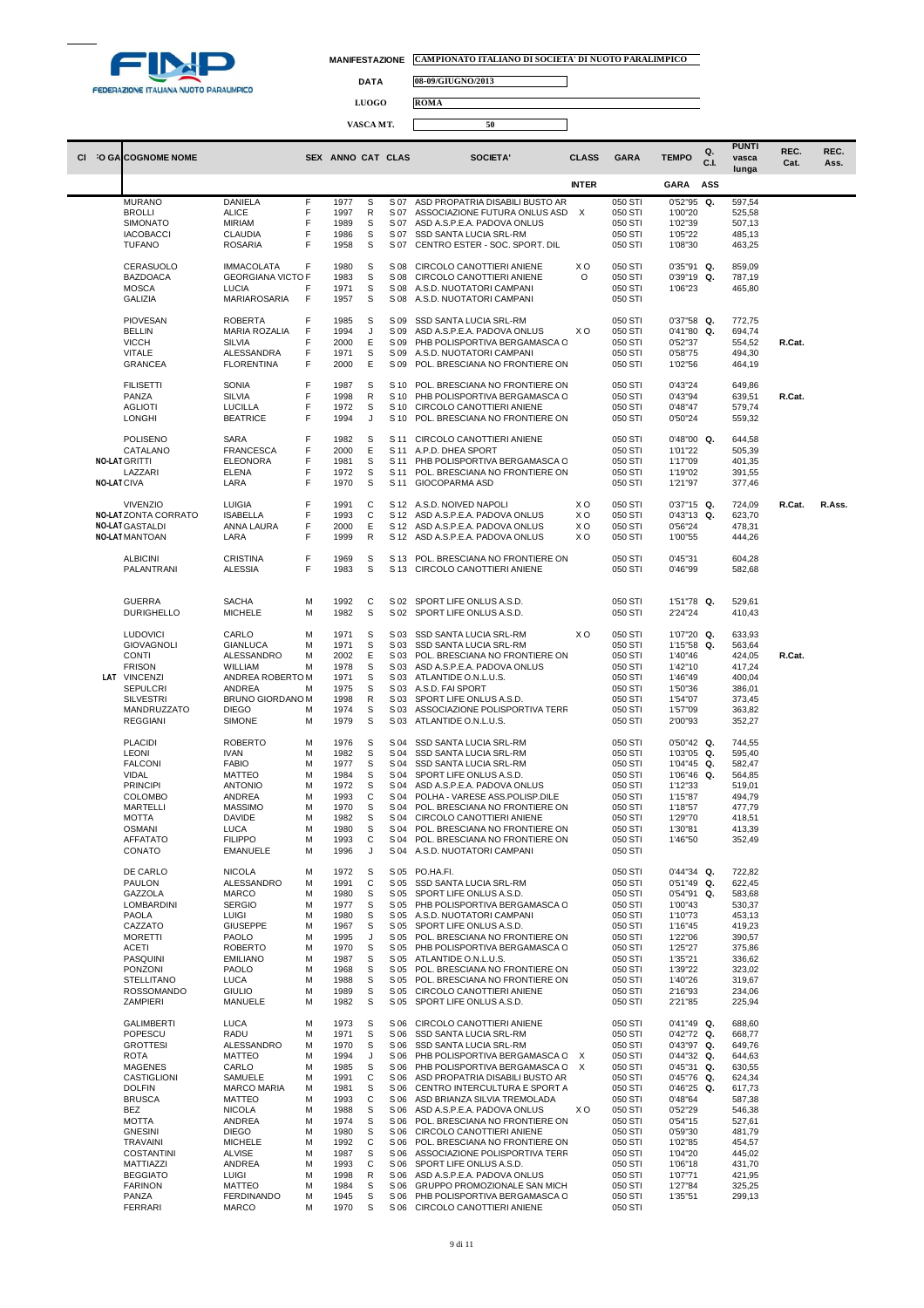

 $\Box$ 

 $\Box$ 

**DATA 08-09/GIUGNO/2013**

**LUOGO ROMA**

| CI. | O GA COGNOME NOME                             |                                   |            | SEX ANNO CAT CLAS            |          |              | SOCIETA'                                                           | <b>CLASS</b>   | <b>GARA</b>            | <b>TEMPO</b>                | Q.<br>C.L | <b>PUNTI</b><br>vasca<br>lunga | REC.<br>Cat. | REC.<br>Ass. |
|-----|-----------------------------------------------|-----------------------------------|------------|------------------------------|----------|--------------|--------------------------------------------------------------------|----------------|------------------------|-----------------------------|-----------|--------------------------------|--------------|--------------|
|     |                                               |                                   |            |                              |          |              |                                                                    | <b>INTER</b>   |                        | <b>GARA</b>                 | ASS       |                                |              |              |
|     | <b>MALATESTA</b>                              | <b>PIERLUIGI</b>                  | M          | 1985                         | S        | S 06         | SSD SANTA LUCIA SRL-RM                                             |                | 050 STI                |                             |           |                                |              |              |
|     | <b>TARAS</b>                                  | <b>VALERIO</b>                    | M          | 1988                         | S        | S 07         | <b>SSD SANTA LUCIA SRL-RM</b>                                      | XO             | 050 STI                | 0'29"86 Q.                  |           | 926,66                         | R.Cat.       | R.Ass.       |
|     | <b>SMITS</b>                                  | <b>BERND</b>                      | M          | 1975                         | S        | S 07         | PHB POLISPORTIVA BERGAMASCA C X O                                  |                | 050 STI                | 0'36"94                     | Q.        | 749,05                         |              |              |
|     | <b>GIACOMIN</b>                               | <b>ENRICO</b>                     | M          | 1967                         | S        | S 07         | ASD A.S.P.E.A. PADOVA ONLUS                                        |                | 050 STI                | 0'37"53 Q.                  |           | 737,28                         |              |              |
|     | FAZZARI                                       | <b>ROBERTO</b>                    | M          | 1987                         | S        | S 07         | A.S.D. FRATELLANZA NUOTO PONTE                                     |                | 050 STI                | $0'38''31$ Q.               |           | 722,27                         |              |              |
|     | CAMPORA                                       | ANDREA                            | M          | 1974                         | s        | S 07         | SSD SANTA LUCIA SRL-RM                                             |                | 050 STI                | 0'38"81                     | Q.        | 712,96                         |              |              |
|     | TERRANEO<br>AGAZZI                            | ANDREA<br><b>ROBERTO</b>          | M<br>M     | 1987<br>1960                 | S<br>s   | S 07<br>S 07 | ASD BRIANZA SILVIA TREMOLADA<br>PHB POLISPORTIVA BERGAMASCA C      |                | 050 STI<br>050 STI     | 0'39"84<br>0'43"78          | Q.        | 694,53<br>632,02               |              |              |
|     | <b>TESSARO</b>                                | <b>GABRIELE</b>                   | M          | 1997                         | R        | S 07         | ASSOCIAZIONE POLISPORTIVA TERR                                     |                | 050 STI                | 0'46"85                     |           | 590,61                         |              |              |
|     | <b>CIAGLIA</b>                                | <b>ALESSIO</b>                    | M          | 1974                         | S        | S 07         | ASD BRIANZA SILVIA TREMOLADA                                       |                | 050 STI                | 0'47"38                     |           | 584,00                         |              |              |
|     | ZUIN                                          | OLIVIERO                          | M          | 1970                         | S        | S 07         | ASD A.S.P.E.A. PADOVA ONLUS                                        |                | 050 STI                | 0'53"14                     |           | 520,70                         |              |              |
|     | CAGNINO                                       | ALESSANDRO                        | M          | 1989                         | S        | S 07         | A.S.D. IDEANUOTO ALBENGA                                           |                | 050 STI                | 0'53"62                     |           | 516,04                         |              |              |
|     | <b>MANGO</b>                                  | <b>MAURIZIO</b>                   | M          | 1974                         | S        | S 07         | CIRCOLO CANOTTIERI ANIENE                                          |                | 050 STI                | 0'53"99<br>1'11"56          |           | 512,50                         |              |              |
|     | <b>PICCO</b><br>ZENI                          | <b>GABRIELE</b><br>LORENZO        | M<br>M     | 1996<br>2001                 | J<br>Ε   | S 07<br>S 07 | A.S.D. FAI SPORT<br>POLHA - VARESE ASS.POLISP.DILE                 |                | 050 STI<br>050 STI     | 1'39"30                     |           | 386,67<br>278,65               |              |              |
|     | <b>FRATONI</b>                                | LUCA                              | M          | 1986                         | S        | S 07         | CIRCOLO CANOTTIERI ANIENE                                          |                | 050 STI                |                             |           |                                |              |              |
|     |                                               |                                   |            |                              |          |              |                                                                    |                |                        |                             |           |                                |              |              |
|     | ALIBRANDI<br>VALENTINO                        | <b>LORENZO</b><br>MATTIA          | M<br>M     | 1994<br>1988                 | J<br>S   | S 08<br>S 08 | SSD SANTA LUCIA SRL-RM<br>ASD BRIANZA SILVIA TREMOLADA             | X              | 050 STI<br>050 STI     | $0'33''43$ Q.<br>0'35"21    | Q.        | 772,36<br>733,31               |              |              |
|     | <b>MARCOTULLIO</b>                            | <b>VALERIO</b>                    | M          | 1993                         | С        | S 08         | SSD SANTA LUCIA SRL-RM                                             | X              | 050 STI                | 0'35"73                     | Q.        | 722,64                         |              |              |
|     | <b>BIANCHI</b>                                | <b>FILIPPO</b>                    | M          | 1994                         | J        | S 08         | PO.HA.FI.                                                          |                | 050 STI                | 0'36"01 Q.                  |           | 717,02                         |              |              |
|     | <b>ROMELE</b>                                 | <b>GIUSEPPE</b>                   | M          | 1992                         | С        | S 08         | POLISP. DISABILI VALCAMONICA                                       | xо             | 050 STI                | $0'36''45$ Q.               |           | 708,37                         |              |              |
|     | <b>TROMBETTA</b>                              | <b>STEFANO</b>                    | M          | 1979                         | S        | S 08         | POL. BRESCIANA NO FRONTIERE ON                                     |                | 050 STI                | 0'37"31 Q.                  |           | 692,04                         |              |              |
|     | POZZAN<br><b>POGGI</b>                        | <b>STEFANO</b><br>CARLOS          | M<br>M     | 1985<br>1976                 | S<br>S   | S 08<br>S 08 | GRUPPO PROMOZIONALE SAN MICH<br>ATLANTIDE O.N.L.U.S.               |                | 050 STI<br>050 STI     | 0'37"93 Q.<br>0'39"08       | Q.        | 680,73                         |              |              |
|     | <b>DOLCI</b>                                  | <b>FRANCO</b>                     | M          | 1968                         | S        | S 08         | PHB POLISPORTIVA BERGAMASCA C                                      |                | 050 STI                | 0'42"18                     |           | 660,70<br>612,14               |              |              |
|     | APPICIUTOLI                                   | PIERPAOLO                         | M          | 1988                         | S        | S 08         | SSD SANTA LUCIA SRL-RM                                             |                | 050 STI                | 0'50"33                     |           | 513,01                         |              |              |
|     | CESARANO                                      | <b>DAVIDE</b>                     | M          | 1995                         | J        | S 08         | POLHA - VARESE ASS.POLISP.DILE                                     |                | 050 STI                | 0'55"33                     |           | 466,65                         |              |              |
|     | <b>TOTA</b>                                   | <b>LUIGI</b>                      | M          | 1978                         | S        | S 08         | ASD ONLUS 'OLD FRIENDS NUOTO'                                      |                | 050 STI                |                             |           |                                |              |              |
|     | <b>GRAMIGNANO</b>                             | <b>STEFANO</b>                    | M          | 1983                         | S        | S 08         | ASD PROPATRIA DISABILI BUSTO AR                                    |                | 050 STI                |                             |           |                                |              |              |
|     | PREZZI                                        | <b>YURI</b>                       | M          | 1994                         | J        | S 09         | CIRCOLO CANOTTIERI ANIENE                                          | X <sub>O</sub> | 050 STI                | 0'29"29 Q.                  |           | 857,97                         |              |              |
|     | <b>MICUNCO</b>                                | <b>VINCENZO</b>                   | M          | 1988                         | S        | S 09         | CIRCOLO CANOTTIERI ANIENE                                          |                | 050 STI                | $0'30"58$ Q.                |           | 821,78                         |              |              |
|     | <b>CESARONI</b>                               | <b>SIMONE</b>                     | M          | 1978                         | S        | S 09         | CIRCOLO CANOTTIERI ANIENE                                          |                | 050 STI                | 0'30"93 Q.                  |           | 812,48                         |              |              |
|     | <b>BICELLI</b>                                | <b>FEDERICO</b>                   | M          | 1999                         | R        | S 09         | POL. BRESCIANA NO FRONTIERE ON                                     |                | 050 STI                | $0'32"54$ Q.                |           | 772,28                         |              |              |
|     | <b>VENERUSO</b>                               | <b>EMANUELE</b>                   | M          | 1992                         | С        | S 09         | A.S.D. NUOTATORI CAMPANI                                           | X <sub>O</sub> | 050 STI                | $0'32''68$ Q.               |           | 768,97                         |              |              |
|     | SANTORO<br><b>FARETRA</b>                     | ANGELO<br><b>CLAUDIO</b>          | M<br>M     | 1988<br>1965                 | S<br>S   | S 09<br>S 09 | A.S.D. NUOTATORI CAMPANI<br>SSD SANTA LUCIA SRL-RM                 |                | 050 STI<br>050 STI     | 0'33"98 Q.<br>0'35"21       | Q.        | 739,55<br>713,72               |              |              |
|     | ZAMPOLERI                                     | <b>IVANO</b>                      | M          | 1980                         | S        | S 09         | PHB POLISPORTIVA BERGAMASCA C                                      |                | 050 STI                | 0'35"31 Q.                  |           | 711,70                         |              |              |
|     | NADALET                                       | ANDREA                            | M          | 1996                         | J        | S 09         | A.S.D. FAI SPORT                                                   |                | 050 STI                | 0'35"77 Q.                  |           | 702,54                         |              |              |
|     | VARRIALE                                      | <b>MARIO</b>                      | M          | 1973                         | S        | S 09         | SSD SANTA LUCIA SRL-RM                                             |                | 050 STI                | $0'35''92$ Q.               |           | 699,61                         |              |              |
|     | ATTANASIO                                     | <b>GIANLUCA</b>                   | M          | 1969                         | S        | S 09         | A.S.D. NUOTATORI CAMPANI                                           | O              | 050 STI                | $0'36''00$ Q.               |           | 698,06                         |              |              |
|     | <b>FONTE</b><br>CADEI                         | ANGELO<br>LUCA                    | M<br>M     | 1978<br>1992                 | S<br>C   | S 09<br>S 09 | SSD SANTA LUCIA SRL-RM<br>POL. BRESCIANA NO FRONTIERE ON           | X <sub>O</sub> | 050 STI<br>050 STI     | 0'36"17<br>0'37"46          | Q.        | 694,77<br>670,85               |              |              |
|     | <b>ESPOSITO</b>                               | <b>MARIO</b>                      | M          | 1961                         | S        | S 09         | PHB POLISPORTIVA BERGAMASCA C                                      |                | 050 STI                | 0'40"80                     |           | 615,93                         |              |              |
|     | DE NARDI                                      | <b>ALBERTO</b>                    | M          | 1969                         | S        | S 09         | SPORT LIFE ONLUS A.S.D.                                            |                | 050 STI                | 0'42"29                     |           | 594,23                         |              |              |
|     | PAPI                                          | <b>GIULIO MARIA</b>               | M          | 1994                         | J        | S 09         | SSD SANTA LUCIA SRL-RM                                             |                | 050 STI                | 0'42"66                     |           | 589,08                         |              |              |
|     | <b>BEATO</b>                                  | ANDREA                            | M          | 1989                         | S        | S 09         | A.S.D. NUOTATORI CAMPANI                                           |                | 050 STI                | 0'43"46                     |           | 578,23                         |              |              |
|     | <b>MELONI</b><br>AHMETHODZIC                  | <b>GIANFRANCO</b>                 | M<br>M     | 1960<br>1982                 | S<br>S   | S 09<br>S 09 | CENTRO INTERCULTURA E SPORT A<br>CIRCOLO CANOTTIERI ANIENE         |                | 050 STI                | 0'59"11                     |           | 425,14                         |              |              |
|     | <b>FARES</b>                                  | <b>ADMIR</b><br>CHRISTIAN         | M          | 1985                         | S        | S 09         | SSD SANTA LUCIA SRL-RM                                             |                | 050 STI<br>050 STI     |                             |           |                                |              |              |
|     |                                               |                                   |            |                              |          |              |                                                                    |                |                        |                             |           |                                |              |              |
|     | <b>CIULLI</b>                                 | <b>SIMONE</b>                     | M          | 1986                         | S        | S 10         | PO.HA.FI.                                                          | XO             | 050 STI                | 0'26"78 Q.                  |           | 864,82                         |              |              |
|     | PASQUINI                                      | <b>ROBERTO</b>                    | M          | 1968                         | S        | S 10         | SSD SANTA LUCIA SRL-RM                                             | X              | 050 STI                | 0'28"06 Q.                  |           | 825,37                         |              |              |
|     | <b>PAVAN</b><br>ABETE                         | <b>ALBERTO</b><br><b>VITTORIO</b> | M<br>M     | 1989<br>1980                 | S<br>S   | S 10<br>S 10 | CIRCOLO CANOTTIERI ANIENE<br>A.S.D. NUOTATORI CAMPANI              | $\circ$<br>xо  | 050 STI<br>050 STI     | 0'29"78 Q.<br>0'31"00       | Q.        | 777,70<br>747,10               |              |              |
|     | SPAIRANI                                      | <b>CLAUDIO</b>                    | M          | 1986                         | S        | S 10         | A.I.C.S. PAVIA NUOTO A.S.D.                                        |                | 050 STI                | $0'31''28$ Q.               |           | 740,41                         |              |              |
|     | <b>D'IPPOLITO</b>                             | <b>FULVIO</b>                     | M          | 1983                         | S        | S 10         | CIRCOLO CANOTTIERI ANIENE                                          | xо             | 050 STI                | $0'31''34$ Q.               |           | 738,99                         |              |              |
|     | SANGALLI                                      | CRISTIAN                          | M          | 1996                         | J        | S 10         | PHB POLISPORTIVA BERGAMASCA C                                      | $\mathsf{X}$   | 050 STI                | $0'32"10$ Q.                |           | 721,50                         |              |              |
|     | <b>RUBINO</b>                                 | <b>FRANCESCO</b>                  | M          | 1970                         | S        |              | S 10 CIRCOLO CANOTTIERI ANIENE                                     |                | 050 STI                | 0'33"64 Q.                  |           | 688,47                         |              |              |
|     | <b>BELLINI</b><br><b>FERRATO</b>              | MARCELLO<br>ALESSANDRO            | M<br>M     | 1970<br>1971                 | S<br>S   | S 10<br>S 10 | <b>SSD SANTA LUCIA SRL-RM</b><br>ASD A.S.P.E.A. PADOVA ONLUS       | O              | 050 STI<br>050 STI     | $0'34''13$ Q.<br>0'34"32 Q. |           | 678,58<br>674,83               |              |              |
|     | <b>INGRAVALLO</b>                             | <b>DARIO</b>                      | M          | 1955                         | S        | S 10         | SSD SANTA LUCIA SRL-RM                                             |                | 050 STI                | 0'35"95                     |           | 644,23                         |              |              |
|     |                                               |                                   |            |                              |          |              |                                                                    |                |                        |                             |           |                                |              |              |
|     | <b>BASSANI</b>                                | <b>FEDERICO</b>                   | M          | 1996                         | J        |              | S 11 CIRCOLO CANOTTIERI ANIENE                                     |                | 050 STI                | 0'39"23 Q.                  |           | 644,15                         |              |              |
|     | SOTTILE                                       | <b>FABRIZIO</b>                   | M          | 1993                         | C        |              | S 12 POLHA - VARESE ASS.POLISP.DILE                                | X O            | 050 STI                | $0'26''20$ Q.               |           | 877,48                         |              |              |
|     | <b>SERPICO</b>                                | ALESSANDRO                        | M          | 1988                         | S        | S 12         | <b>SSD SANTA LUCIA SRL-RM</b>                                      | X <sub>O</sub> | 050 STI                | $0'31''35$ Q.               |           | 733,33                         |              |              |
|     | <b>GHIGGERI</b>                               | <b>MIRKO</b>                      | M          | 1986                         | S        | S 12         | <b>GRUPPO PROMOZIONALE SAN MICH</b>                                |                | 050 STI                | 0'32"59 Q.                  |           | 705,43                         |              |              |
|     | <b>URSO</b><br><b>VELOTTO</b>                 | SALVATORE<br>WALTER               | M<br>M     | 1999<br>1986                 | R<br>S   |              | S 12 A.S.D. NOIVED NAPOLI<br>S 12 A.P.D. DHEA SPORT                | X <sub>O</sub> | 050 STI<br>050 STI     | $0'36''15$ Q.<br>0'37"98 Q. |           | 635,96<br>605,32               | R.Cat.       |              |
|     | NO-LATZMEEV                                   | ALEXANDER                         | M          | 1994                         | J        | S 12         | GIOCOPARMA ASD                                                     |                | 050 STI                | $0'42''60$ Q.               |           | 539,67                         |              |              |
|     | <b>NO-LAT BERNI</b>                           | PAOLO GIUSEPPE M                  |            | 1981                         | S        |              | S 12 GIOCOPARMA ASD                                                |                | 050 STI                | 0'48"13                     |           | 477,66                         |              |              |
|     | <b>URSO</b>                                   | <b>FRANCESCO</b>                  | M          | 1999                         | R        |              | S 12 A.S.D. NOIVED NAPOLI                                          |                | 050 STI                | 0'50"24                     |           | 457,60                         |              |              |
|     | SARACINO                                      | <b>CHRISTIAN</b>                  | M          | 2003                         | Е        | S 12         | A.P.D. DHEA SPORT                                                  |                | 050 STI                | 0'59"99                     |           | 383,23                         |              |              |
|     | PALANTRANI                                    | ANDREA                            | M          | 1975                         | S        |              | S 13 CIRCOLO CANOTTIERI ANIENE                                     | O              | 050 STI                | 0'28"70 Q.                  |           | 827,53                         |              |              |
|     |                                               |                                   |            |                              |          |              |                                                                    |                |                        |                             |           |                                |              |              |
|     | <b>METRI 4x50 STILE LIBERO 20 PT F/M</b>      |                                   |            |                              |          |              |                                                                    |                |                        |                             |           |                                |              |              |
|     |                                               |                                   |            |                              |          |              |                                                                    |                |                        |                             |           |                                |              |              |
|     | SSD SANTA LUCIA SRL-                          |                                   | 0 F<br>0 F | <b>STAFF</b><br><b>STAFF</b> | - S<br>S |              | PT20 SSD SANTA LUCIA SRL-RM<br>PT20 POL. BRESCIANA NO FRONTIERE ON |                | 4X050 STI              | 4'21"66 Q.                  |           | 650,12                         | R.Cat.       | R.Ass.       |
|     | POL. BRESCIANA NO FR<br>A.S.D. NUOTATORI CAM  |                                   | 0 F        | <b>STAFF</b>                 | S        |              | PT20 A.S.D. NUOTATORI CAMPANI                                      |                | 4X050 STI<br>4X050 STI | 5'04"42 Q.<br>5'26"49 Q.    |           | 558,80<br>521,03               |              |              |
|     | A.S. MARCHE NUOTO                             |                                   | 0 F        | <b>STAFF</b>                 | - S      |              | PT20 A.S. MARCHE NUOTO                                             |                | 4X050 STI              |                             |           |                                |              |              |
|     |                                               |                                   |            |                              |          |              |                                                                    |                |                        |                             |           |                                |              |              |
|     | SSD SANTA LUCIA SRL-                          |                                   | 0 M        | <b>STAFF</b>                 | - S      |              | PT20 SSD SANTA LUCIA SRL-RM                                        |                | 4X050 STI              | 3'07"80 Q.                  |           | 735,62                         | R.Cat.       | R.Ass.       |
|     | ASD A.S.P.E.A. PADOVA                         |                                   | 0 M<br>0 M | <b>STAFF</b><br><b>STAFF</b> | S<br>S   |              | PT20 ASD A.S.P.E.A. PADOVA ONLUS<br>PT20 CIRCOLO CANOTTIERI ANIENE |                | 4X050 STI              | 3'51"07 Q.<br>3'54"49 Q.    |           | 597,87                         |              |              |
|     | CIRCOLO CANOTTIERI /<br>SPORT LIFE ONLUS A.S. |                                   | 0 M        | <b>STAFF</b>                 | S        |              | PT20 SPORT LIFE ONLUS A.S.D.                                       |                | 4X050 STI<br>4X050 STI | 4'21"68 Q.                  |           | 589,15<br>527,93               |              |              |
|     | POL. BRESCIANA NO FR                          |                                   | 0 M        | <b>STAFF</b>                 | S        |              | PT20 POL. BRESCIANA NO FRONTIERE ON                                |                | 4X050 STI              | 4'25"44 Q.                  |           | 520,46                         |              |              |
|     | A.S.D. NUOTATORI CAM                          |                                   | 0 M        | <b>STAFF</b>                 | - S      |              | PT20 A.S.D. NUOTATORI CAMPANI                                      |                | 4X050 STI              |                             |           |                                |              |              |